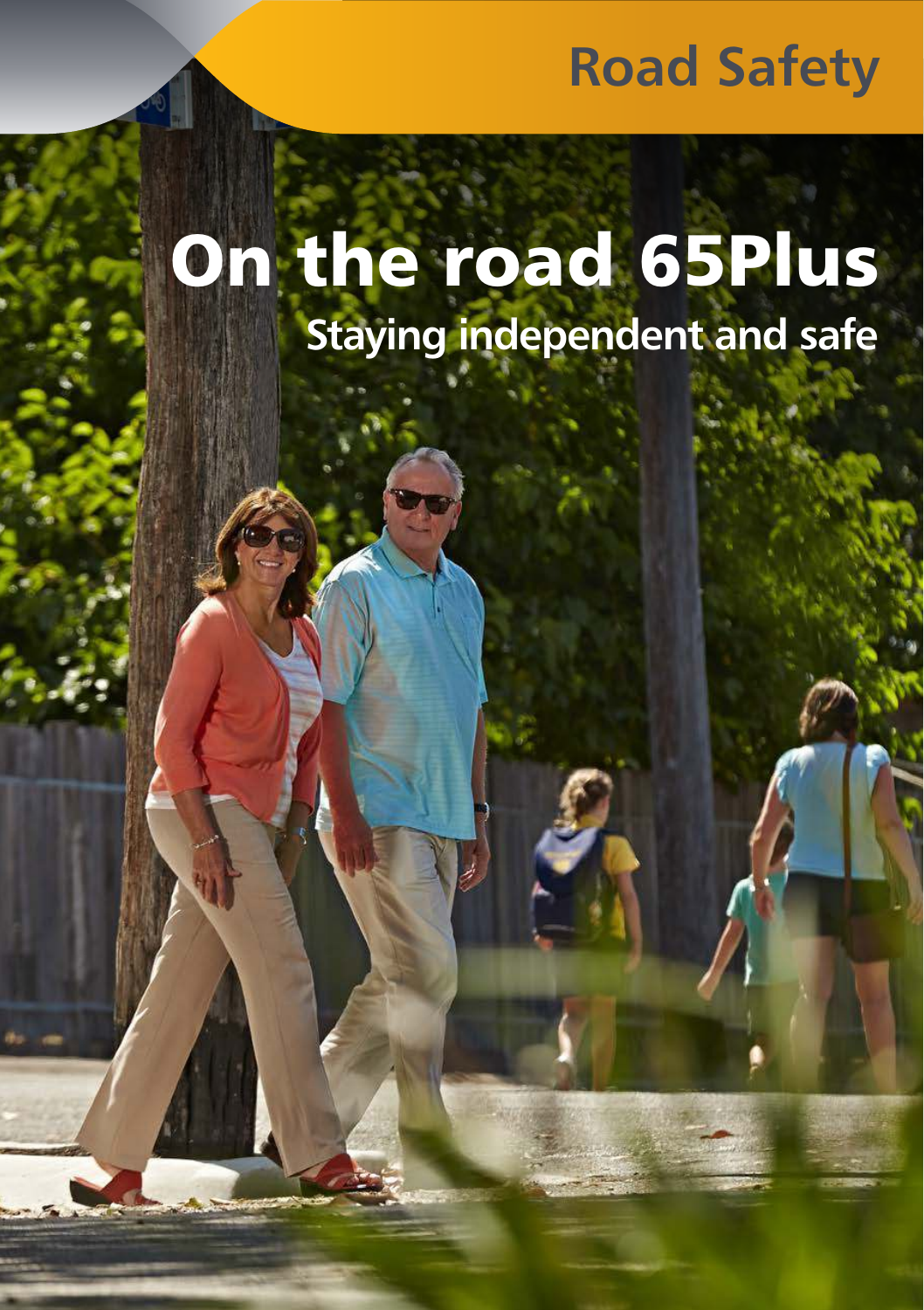

#### Road safety for 65Plus

This guide has advice and safety tips to help people in our community aged 65 or over make safer choices when driving, riding, walking, using a mobility scooter or catching public transport.

It profiles the changes to our health that can come with age, and how conditions such as vision impairment and dementia can affect our abilities as road users.

Checklists are included to help develop safer driving habits and make better choices when walking and crossing the road.

The guide also explains the NSW older driver licensing system, including information for those who want to transition from full-time driving to other transport options.

Whether you're currently experiencing changes to your mobility or planning for the future, this guide will help you stay independent and safe.

NSW Centre for Road Safety roadsafety.transport.nsw.gov.au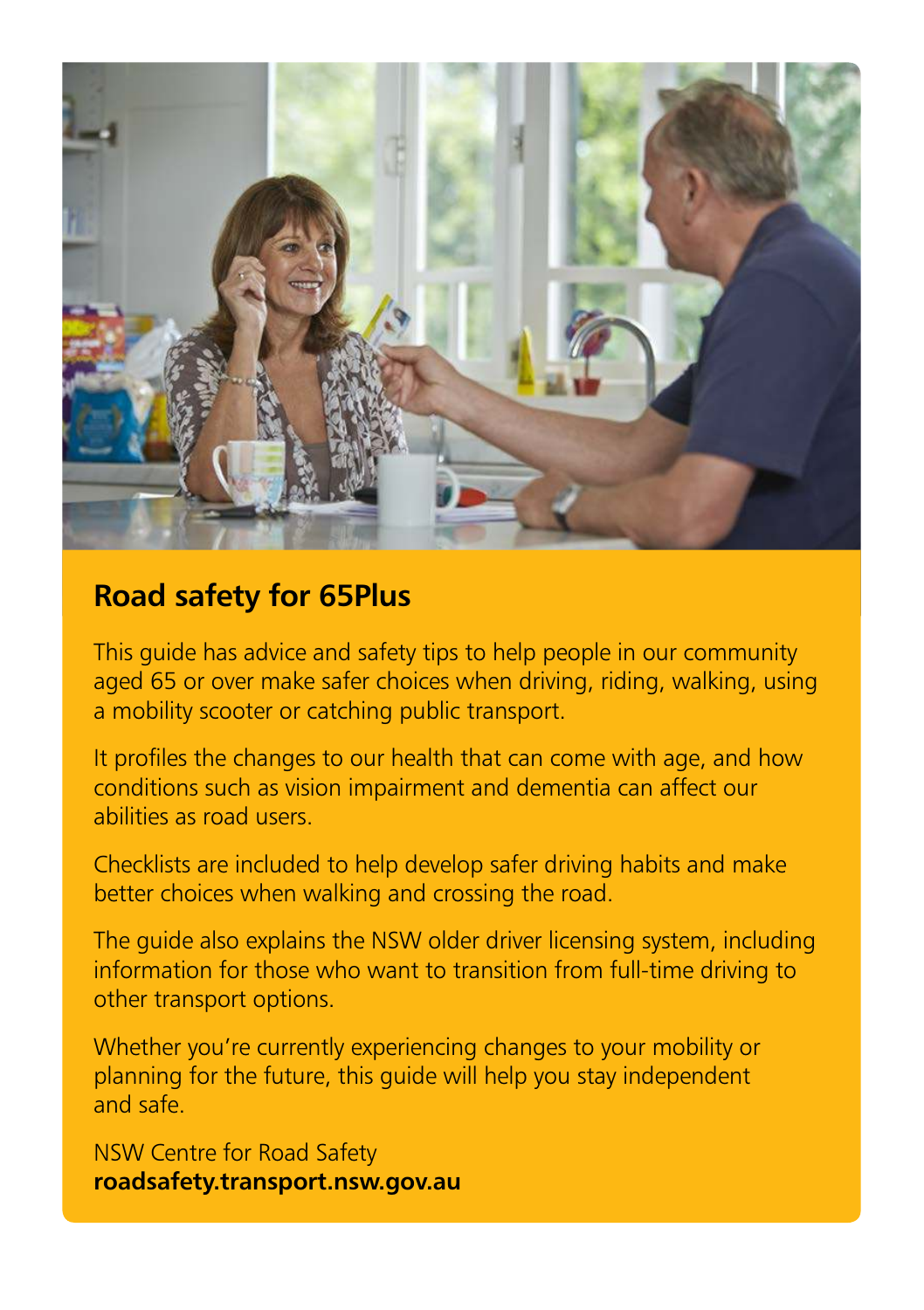## **Contents**

| Your health                          | $\overline{2}$ |
|--------------------------------------|----------------|
| Dementia                             | 4              |
| Driver licensing at 75 and 85 years  | 7              |
| Safer driving habits                 | 10             |
| Driving the safest car               | 12             |
| Detecting changes in your driving    | 13             |
| Retiring from driving                | 14             |
| Motorcycles                          | 16             |
| <b>Bicycles</b>                      | 17             |
| Walking safely and crossing the road | 18             |
| Mobility scooters                    | 20             |
| Transport options                    | 22             |
| Using public transport safely        | 23             |
| Where you can go for help            | 24             |
| Contacts and services                | 25             |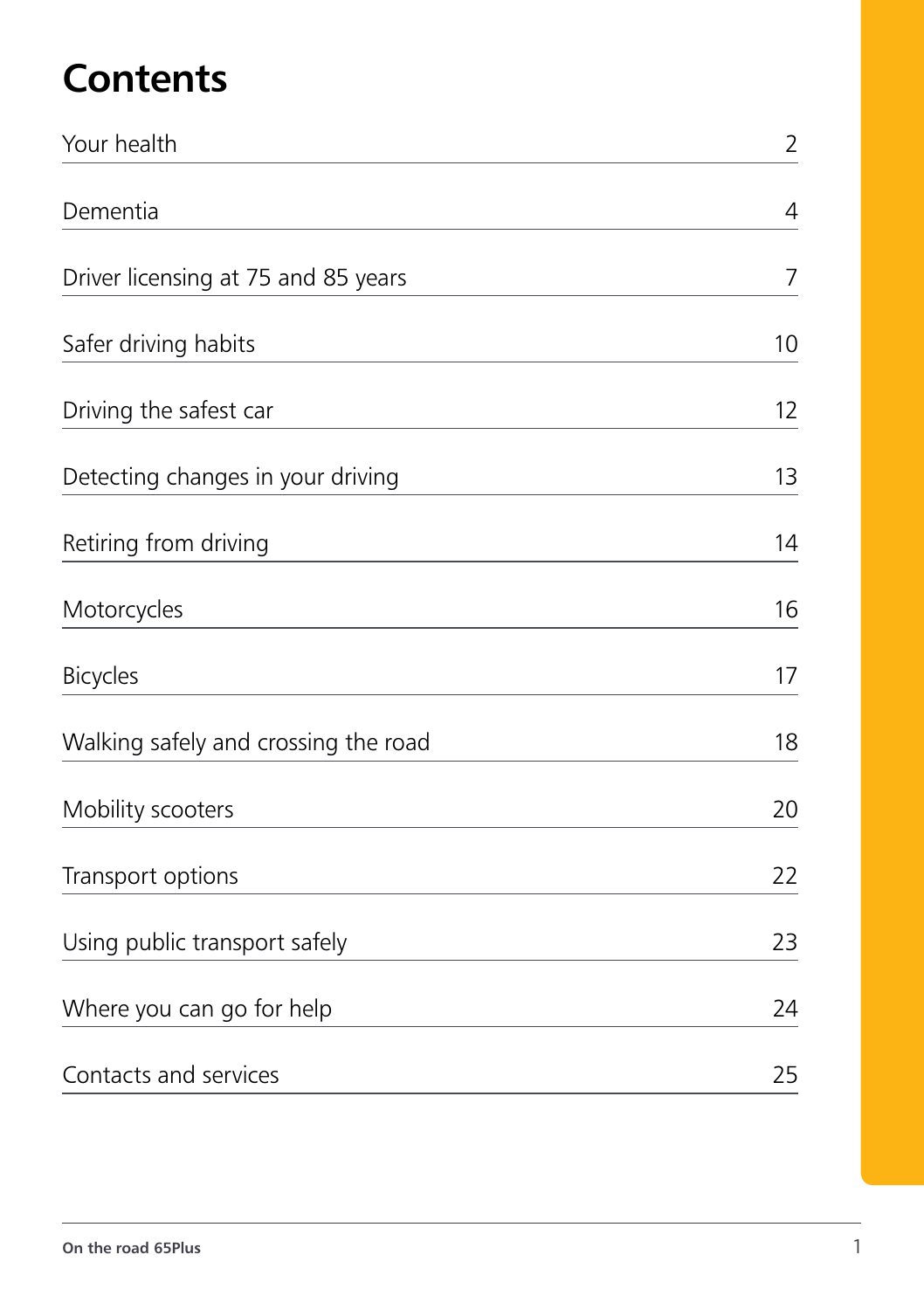<span id="page-3-0"></span>

## Your health

Whether we drive, ride, walk or use a mobility scooter we need to be aware of changes to our health that could affect our safety when we travel.

While many of us will experience different levels of change, there are common medical conditions that are part of the ageing process. Some result in the loss of vision and hearing, decreased perception and memory, or reduced strength, flexibility and movement. Many of us will increase our use of medications as well.

As our health changes we face increased frailty, which significantly reduces our ability to survive a crash. NSW road crash data shows that people aged 75 years or over are three times more likely to be killed in a crash than people in their twenties. This risk increases for people aged 85 or over, who are at least four times more likely to be killed.

If you've noticed changes in your health, visit your medical practitioner. They can provide specialist advice on how to manage any conditions that may affect your safety on the road.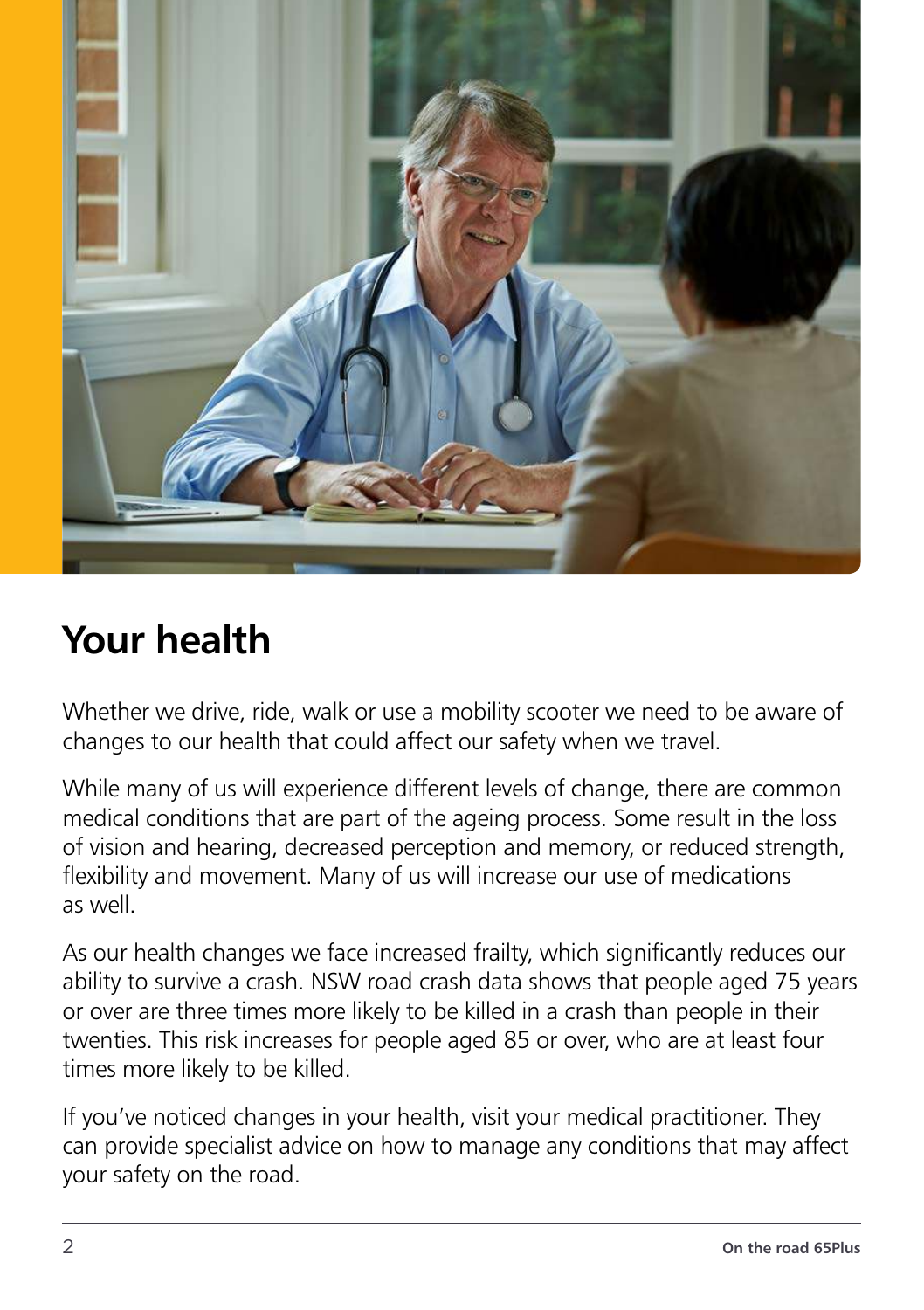## Hearing and vision

Good vision is essential for driving at all times. It is even more important when driving at night, in strong afternoon sun or in low-light conditions.

Common eye conditions such as cataracts, glaucoma and macular degeneration can make it difficult to see vehicles, pedestrians, traffic signs and road hazards. Some eye conditions can reduce our side vision, making it difficult to see vehicles or people that are not directly in front of us.

Being able to hear clearly enables us to respond correctly to others on the road and be aware of warning signals such as horns, emergency vehicle sirens and the reversing signals of other vehicles.

### Problem-solving, memory and decision-making

Problem-solving and memory abilities help us process and store information, make decisions and respond appropriately to different situations.

When driving, reduced problem-solving abilities and memory can affect our capacity to monitor the road environment, respond to unexpected situations and make safe decisions.

## Strength, flexibility and movement

We need muscular strength. flexibility and movement to turn the steering wheel, look behind us when reversing and move in our seat to use rear-vision mirrors.

Reduced strength, flexibility and movement are signs of increased frailty, which increases our risk of injury in a crash.

## **Medications**

Medications help many people maintain good health and quality of life. However, some prescription and over-the-counter drugs can affect our coordination, mental alertness, mood and behaviour.

When driving, medications can affect our perception of hazards, reduce reaction times and impair decision-making skills. If we take two or more medications together, or combine them with alcohol, our driving abilities can be significantly affected.

If you take prescription or overthe-counter drugs, talk to your pharmacist or doctor for advice on any possible effects on your driving. Always check the labels on medications if you are taking them before driving.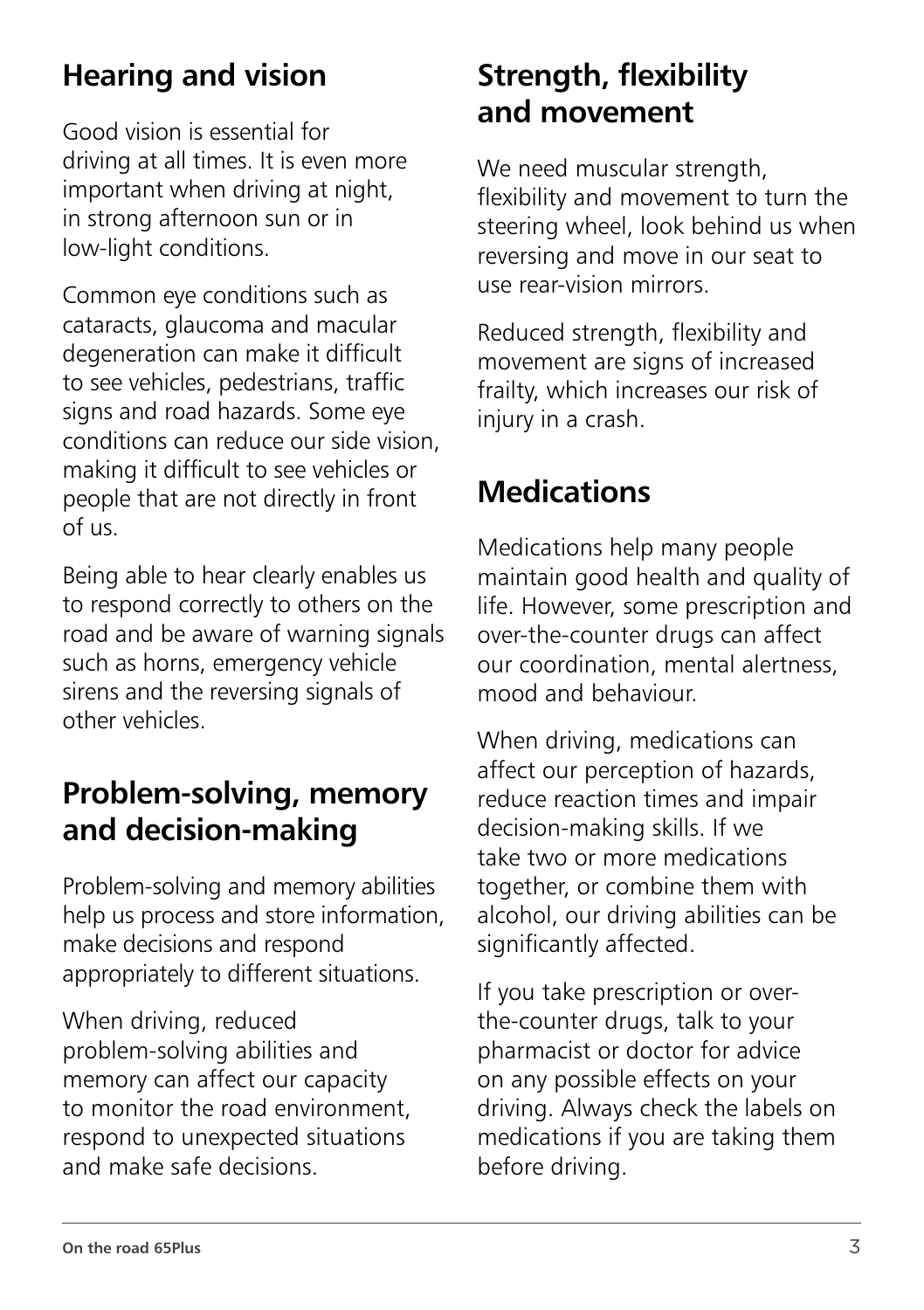## <span id="page-5-0"></span>**Dementia**

Dementia is a condition that gradually disrupts a person's memory, speech, concentration, judgement and ability to plan. There are many types of dementia. The most common is Alzheimer's disease, which makes up about 60 per cent of cases. Although dementia can affect anyone, it is more common in people aged over 65 years.

### How dementia affects driving

Driving is a complex task that requires attention, memory, judgement and the ability to plan.

We use all of these skills to judge distances, use roundabouts and intersections, and maintain our position within a lane. We also rely on them to return to familiar places, follow road rules and prevent mistakes when driving.

As dementia advances, these skills decline to the point where a person's ability to drive becomes unsafe. Often the person is not aware of these changes.

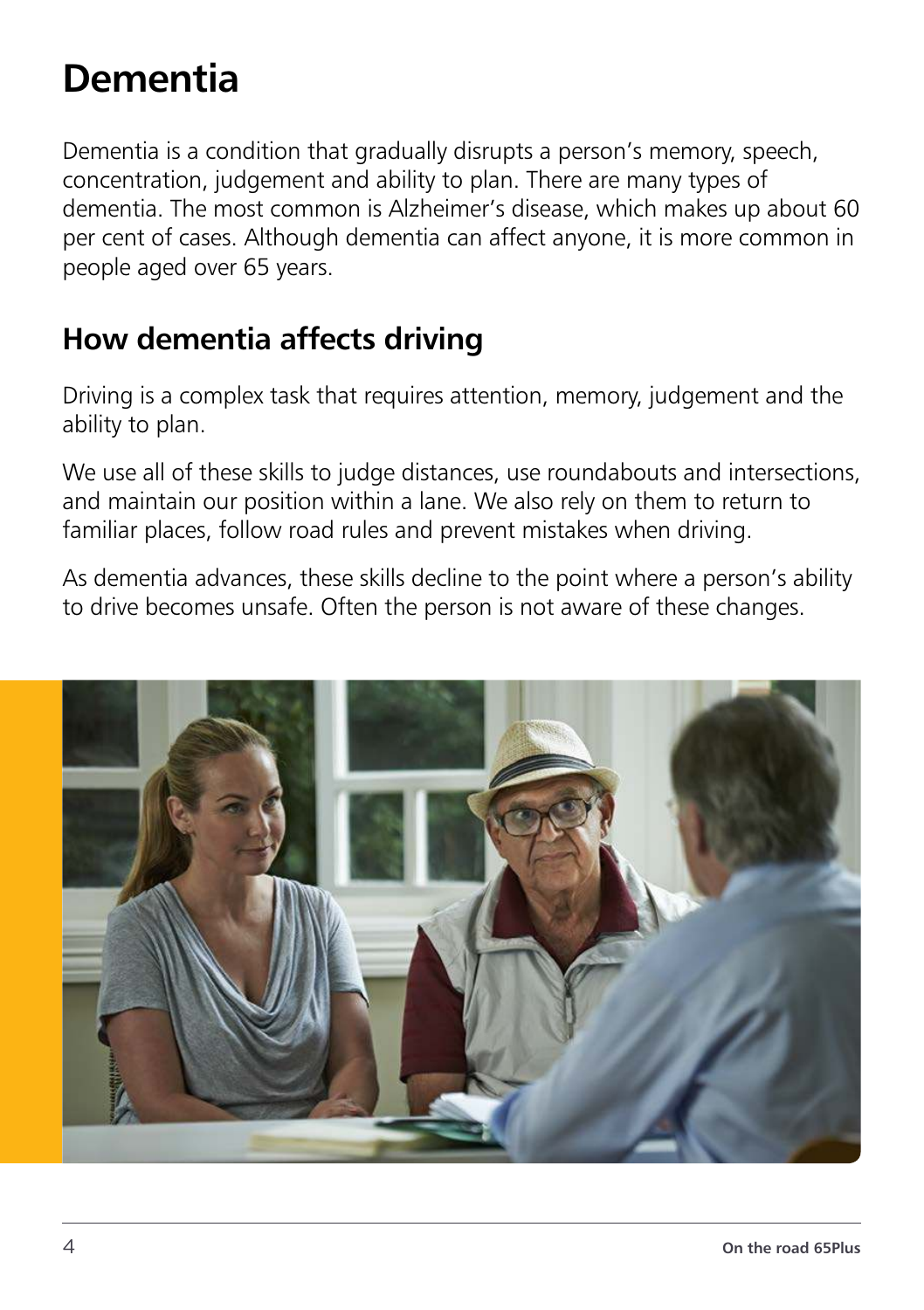## What to do after a diagnosis

If you are diagnosed with dementia you are legally required to notify Roads and Maritime Services. Reporting your condition doesn't mean your licence will be immediately affected. Roads and Maritime may request your medical practitioner complete a medical assessment to evaluate your ability to drive safely.

### People without a diagnosis

Not all people with dementia will have a formal diagnosis. In the early stages the condition can be difficult to notice as the changes are gradual. However, people with advancing dementia often show changes in their driving ability.

If you, or a family member or friend, notice any changes to your driving ability, it's important to see a medical practitioner. They can help you assess your health and determine if the changes are the result of dementia or another medical condition.

#### Signs to look out for

- Becoming disoriented or lost while driving in familiar areas
- Forgetting the purpose of the trip
- Losing the car in a familiar car park
- Having difficulty making quick decisions at intersections or busy roads
- Driving through stop or give way signs, or red traffic lights
- Not seeing other vehicles, pedestrians or cyclists
- Having difficulty driving into a carport or garage
- Having slower reaction times
- Difficulty using the brake, accelerator or steering wheel
- Confusing the brake and accelerator pedals.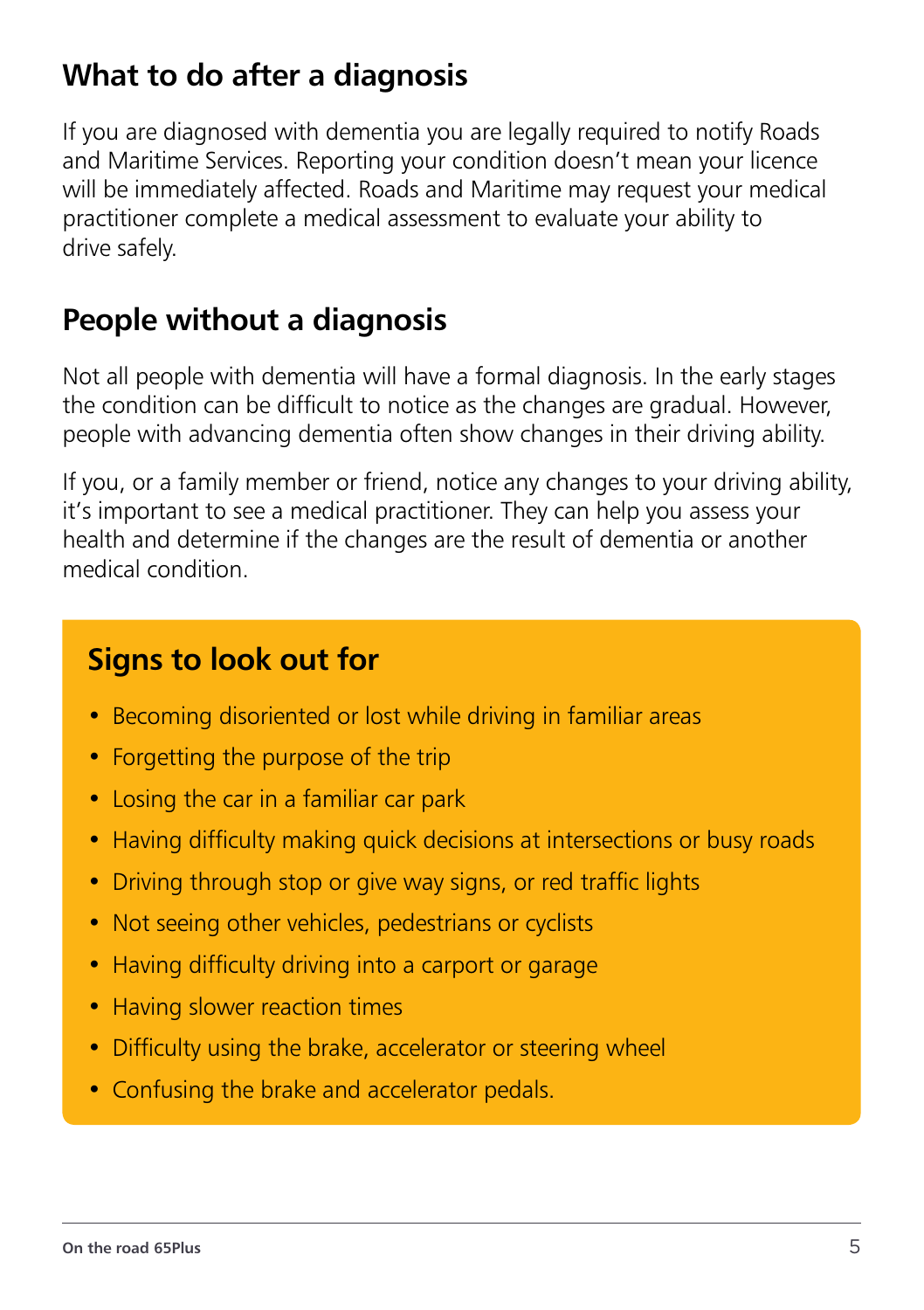## Planning ahead

Early diagnosis of dementia can make it easier for you, your family or carers to plan ahead for lifestyle changes, including your mobility and transport needs.

One way to plan ahead to maintain your mobility is to consider the transport services in your area. These might include community transport, courtesy buses, taxis and public transport.

You could also investigate the home-delivery services of your local supermarket or pharmacist and use internet banking to reduce your reliance on the car.

Some people might consider relocating to be close to transport, services, family or other support networks.

*"I was worried about my Dad who turned 78 this year. He was always a very safe driver but I was beginning to notice that his driving was slipping. He was having trouble making decisions and was often getting lost while driving."*

### Where to find more information

A 'Dementia and Driving Decision Aid' resource is available to help assess changes to driving abilities and plan for retirement from driving. Download it at **smah.uow.edu.au** and for more information and resources email dementia-driving@uow.edu.au.

Alzheimer's Australia NSW in partnership with the National Roads and Motorists' Association has produced a guide 'Staying on the move with dementia' for people, families and carers living with dementia. To download the quide visit **fightdementia.org.au** or **mynrma.com.au**.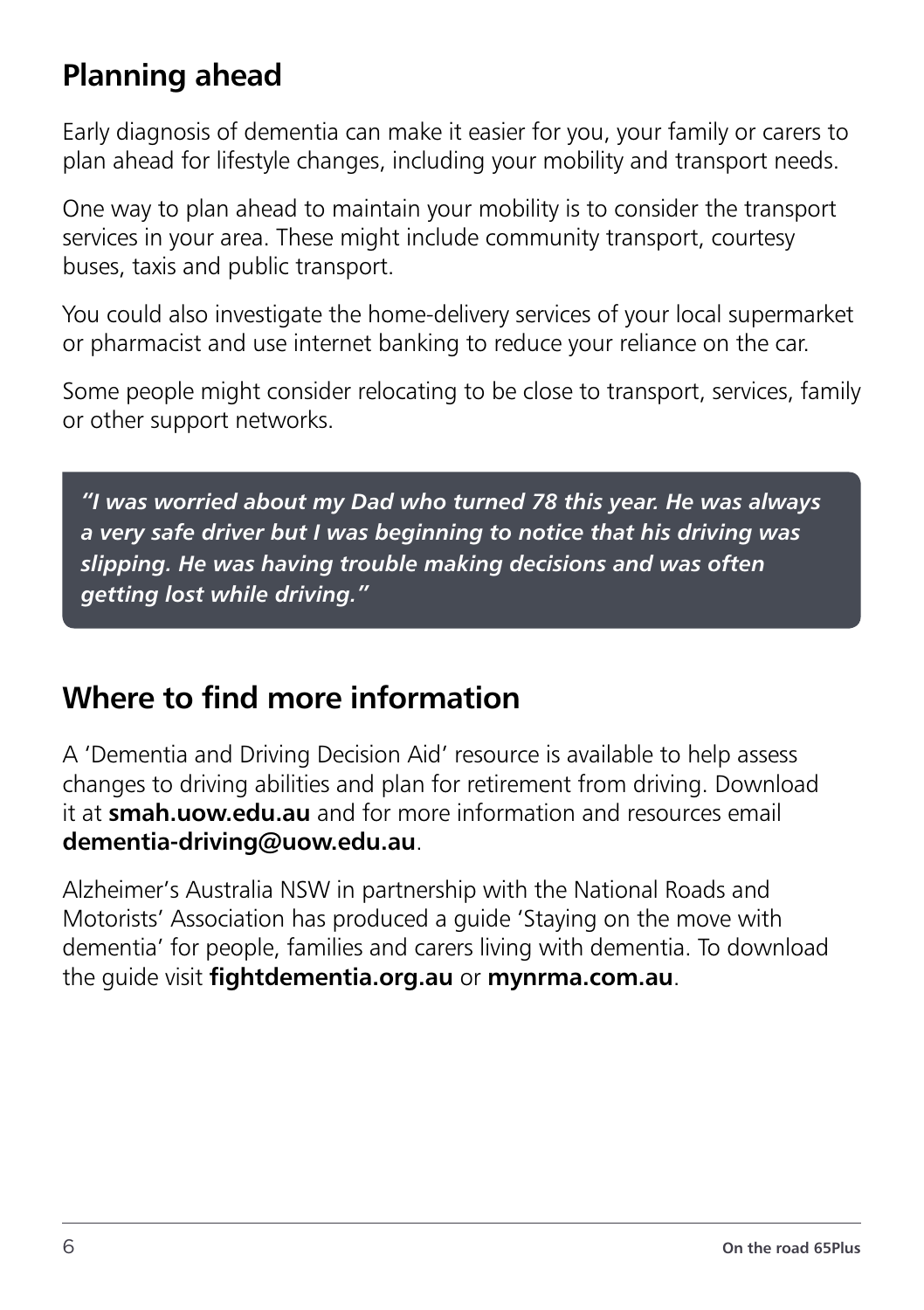## <span id="page-8-0"></span>Driver licensing at 75 and 85 years

Depending on your age and the type of vehicle you drive there are different licence requirements. Below are the licensing requirements for Class C drivers and Class R riders.

#### 75Plus

When you reach 75 years of age you are required to have a medical assessment every year to keep your licence. Two months before you turn 75, Roads and Maritime will send you a form to take to your doctor. When the medical assessment is completed, return the form to a Roads and Maritime registry or Service NSW centre before your birthday. Your doctor may also return the form on your behalf.



#### 85Plus

Many drivers opt for a modified licence from 85 years. If you want to continue with your unrestricted licence you must have a yearly medical assessment and pass an on-road driving assessment every two years.

You have two options when taking the on-road driving assessment:

- You can go to a Roads and Maritime testing centre for the assessment with a testing officer up to three times at no charge.
- You can take the assessment from home with an accredited driving instructor and pay a fee, with no limit to the number of times you can be assessed within a two-month period.

The on-road assessment must be completed before you turn 85. Roads and Maritime will send you a letter with more details about the assessment and the option to take a modified licence two months before you turn 85.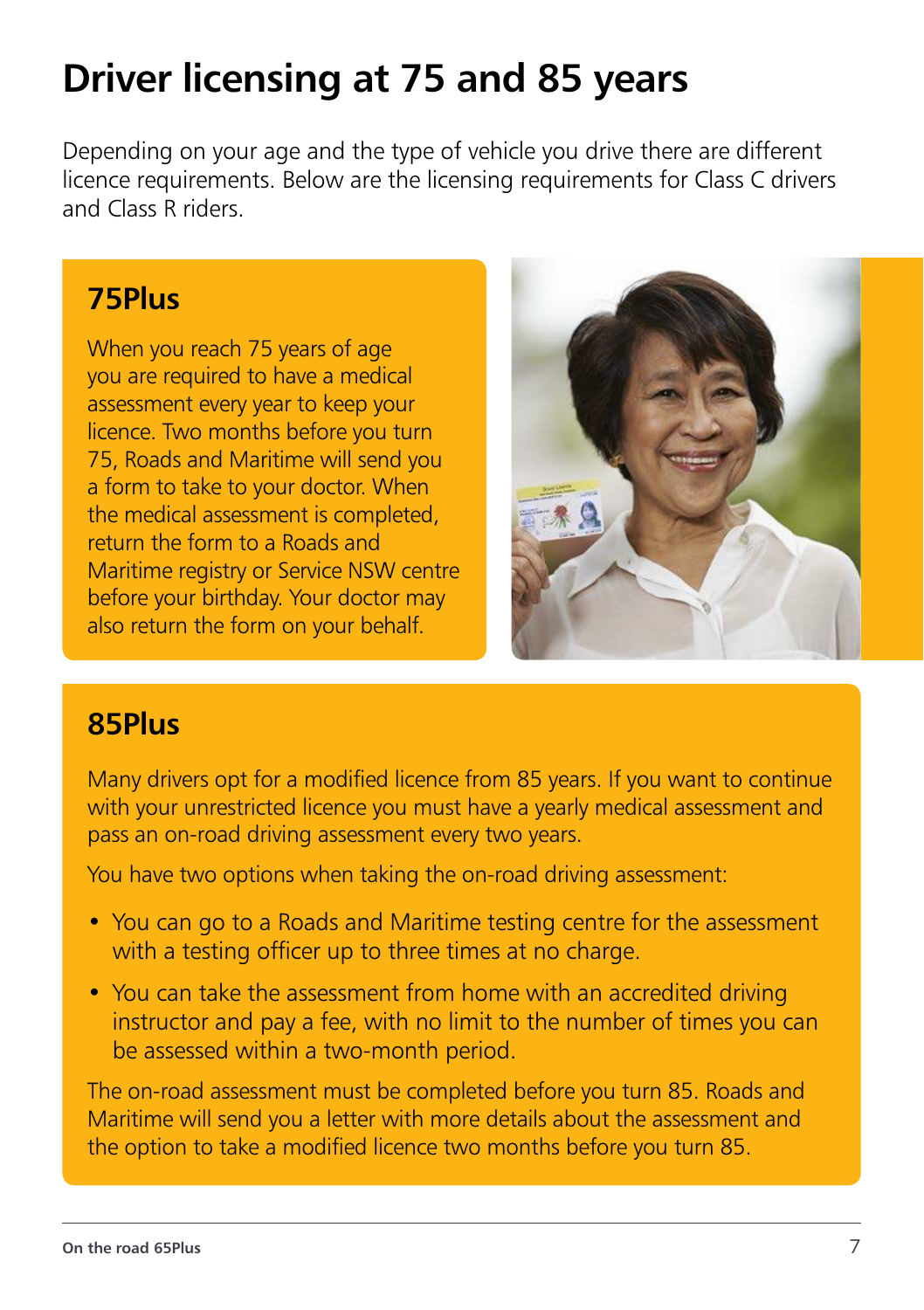## Modified licences

Drivers aged 85 years or over have the option to change from an unrestricted licence to a modified licence. This licence requires an annual medical assessment, but not the on-road driving assessment.

A modified licence allows you to drive certain distances within your local area to access the services you need, such as shopping, community activities and medical appointments. If you live in regional NSW, the allowable area will accommodate the distances between the essential services you need to access.

If you would like a modified licence, visit a Roads and Maritime registry or Service NSW centre. For more information, call 13 22 13 or visit rms.nsw.gov.au.

*"When the fitness to drive medical assessment arrived in the post, I went with Mum to her appointment. The doctor was really helpful and explained all the options available."*

## Medical conditions that affect driving

All drivers, regardless of their age, must inform Roads and Maritime if they have any medical conditions that could affect their ability to drive safely.

Reporting your condition does not mean you have to give up your licence. Roads and Maritime will request you visit your doctor to have your fitness to drive assessed. During the appointment, talk to your doctor about your driving needs. You may qualify for a conditional licence that allows you to continue driving if you undergo periodic medical assessments. For more information, call 13 22 13 or visit rms.nsw.gov.au.

### A guide to older driver licensing

More information about licensing options and requirements for older drivers is available at **rms.nsw.gov.au**.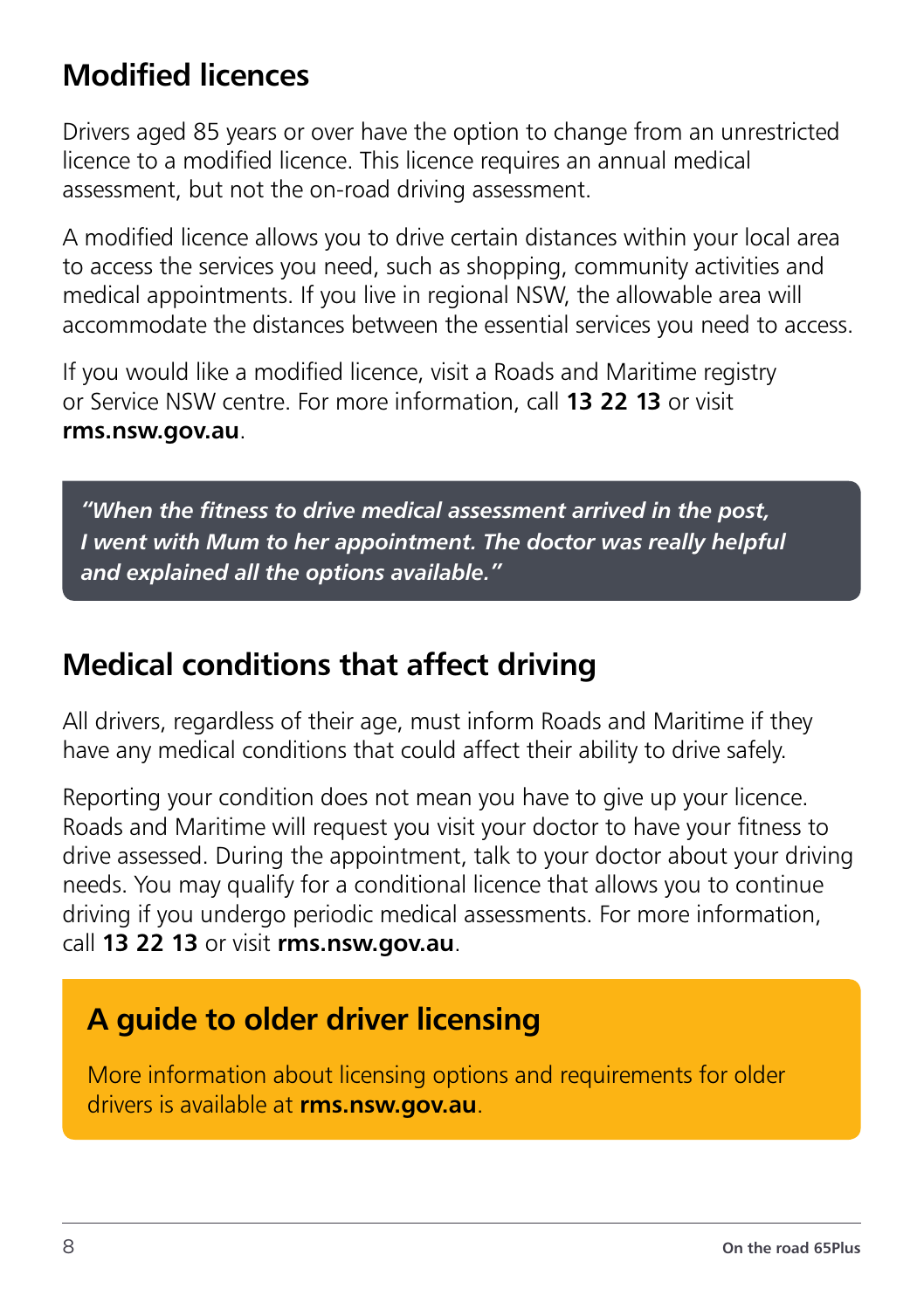## Giving up your licence

If you no longer need your licence, you can hand it in at any time. For identification, you will be offered a free NSW Photo Card when you return your licence to a Roads and Maritime registry or Service NSW centre. If you don't need the card, simply post your licence to a registry or service centre with a short letter about your decision to stop driving.

### If you're worried about someone's driving

If you're concerned about a person who is showing changes in their driving abilities, or know of a person who has not reported a medical condition that affects their ability to drive safely, you can inform Roads and Maritime. Download and complete an unsafe driving report from **rms.nsw.gov.au** and take it to your nearest registry or service centre.

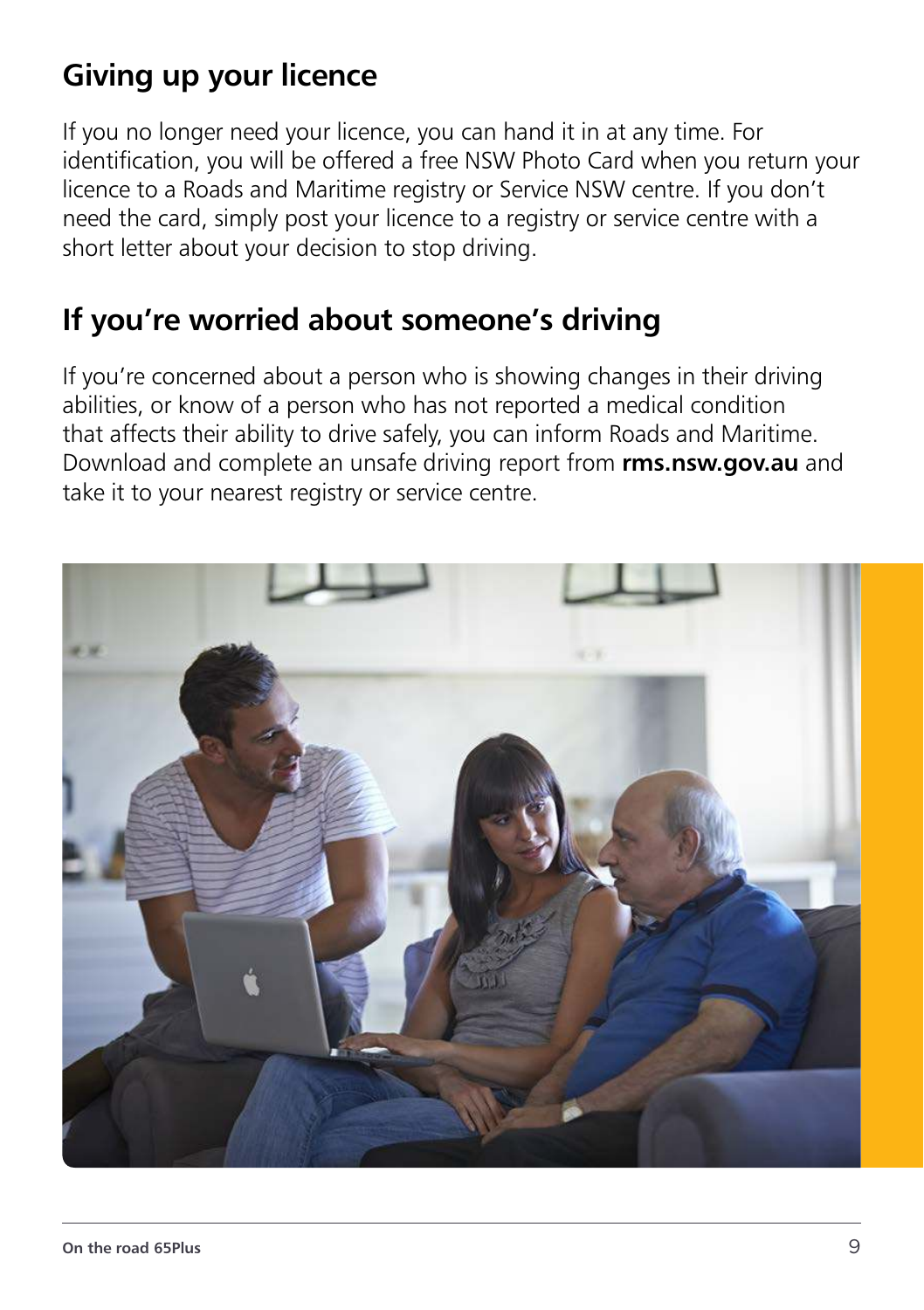## <span id="page-11-0"></span>Safer driving habits

If you notice that the way you drive has changed it can be useful to adopt some safer driving habits to protect you and others on the road.

#### Ready to drive

Every time you get in a car make sure you're ready to drive. Check your:

• seatbelt

• handbrake

• seat position

• pedal position

• mirrors

The simplest mistakes, such as confusing the brake and accelerator pedals, can lead to serious crashes.

**Drive to the conditions >>** Reduce your speed in bad conditions like rain or fog. This gives you more time to respond to an unexpected event. If the conditions are really bad, it's best to not drive at all. If you're already driving, pull over in a safe place off the road, turn on the hazard lights and wait for the conditions to improve.

**Increase your response time »** All drivers need to allow a three-second gap when travelling behind another vehicle. If you allow a slightly longer gap you will have more time to respond to other drivers and dangerous situations.

Look for other road users » Before you begin driving, make sure pedestrians and cyclists are away from your vehicle by checking your mirrors, blind spots, sensors and reversing camera.

**Drive during the middle of the day**  $\boldsymbol{v}$  It can be harder to see in the late afternoon sun and at night. If you drive during the middle of the day, you are able to see more clearly and there are fewer cars on the road.

**Drive short distances »** Plan ahead, so you only drive short distances. Drive to the shopping centres closest to you at the least busy times to avoid high-traffic situations.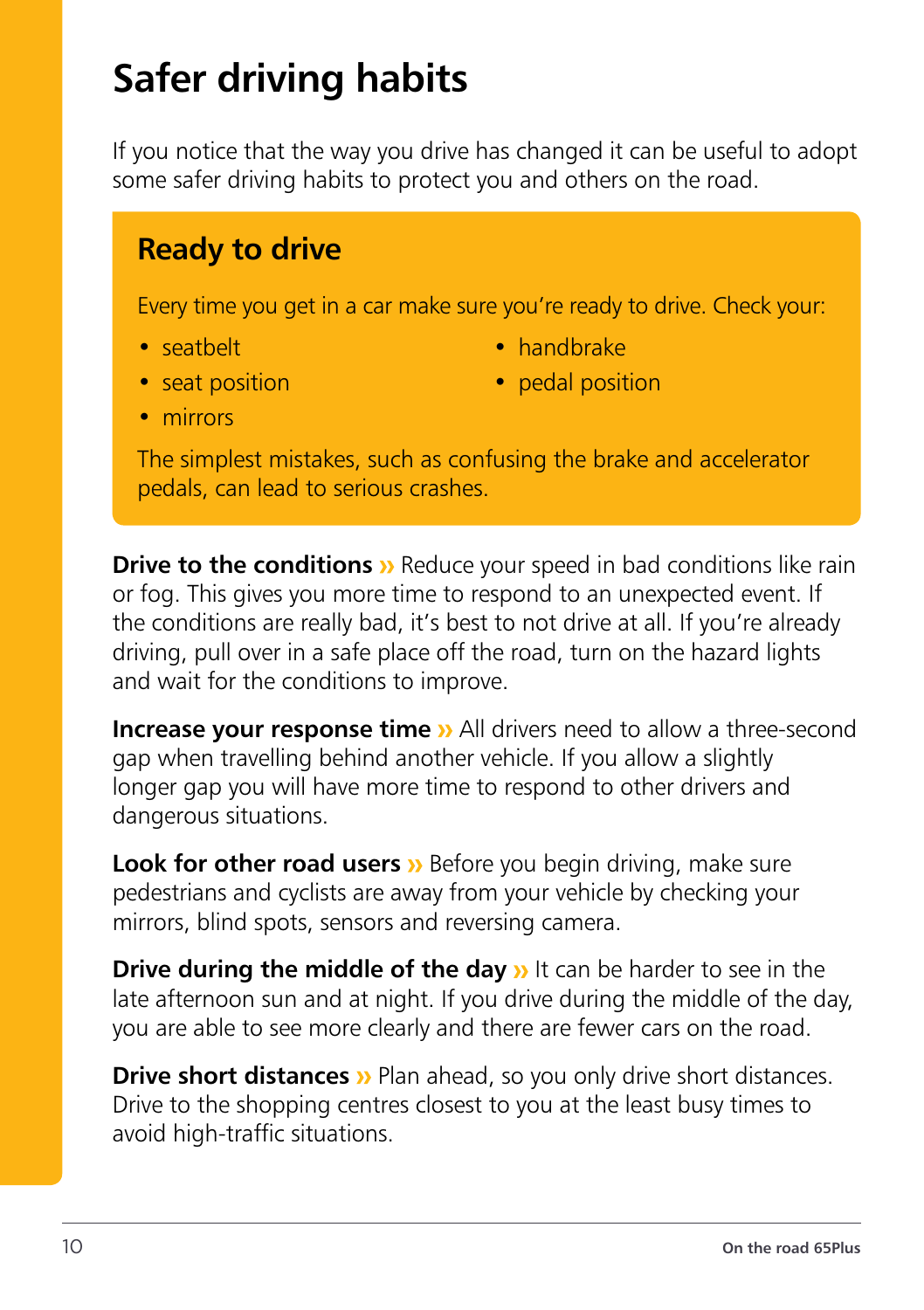

**Share the driving »** If you're planning an outing with family or friends or a long journey, share the driving.

**Drive on familiar roads »** Before you set out, plan your journey so you drive on familiar roads, and avoid situations you may find difficult such as complex intersections, heavy traffic and high speed roads.

Be well rested **M** Make sure you have a good night's sleep and feel alert before driving. This is especially important in the morning, at night and in the early afternoon as many people feel tired at these times. If you feel tired, it's best to not drive.

**Avoid distractions »** Turn off mobile phones before you begin driving and avoid distractions so you can focus on driving.

Avoid driving if you are unwell » When you're not feeling well, your risk of being in a crash increases. Wait until you feel better to drive or see a doctor if you continue to feel unwell.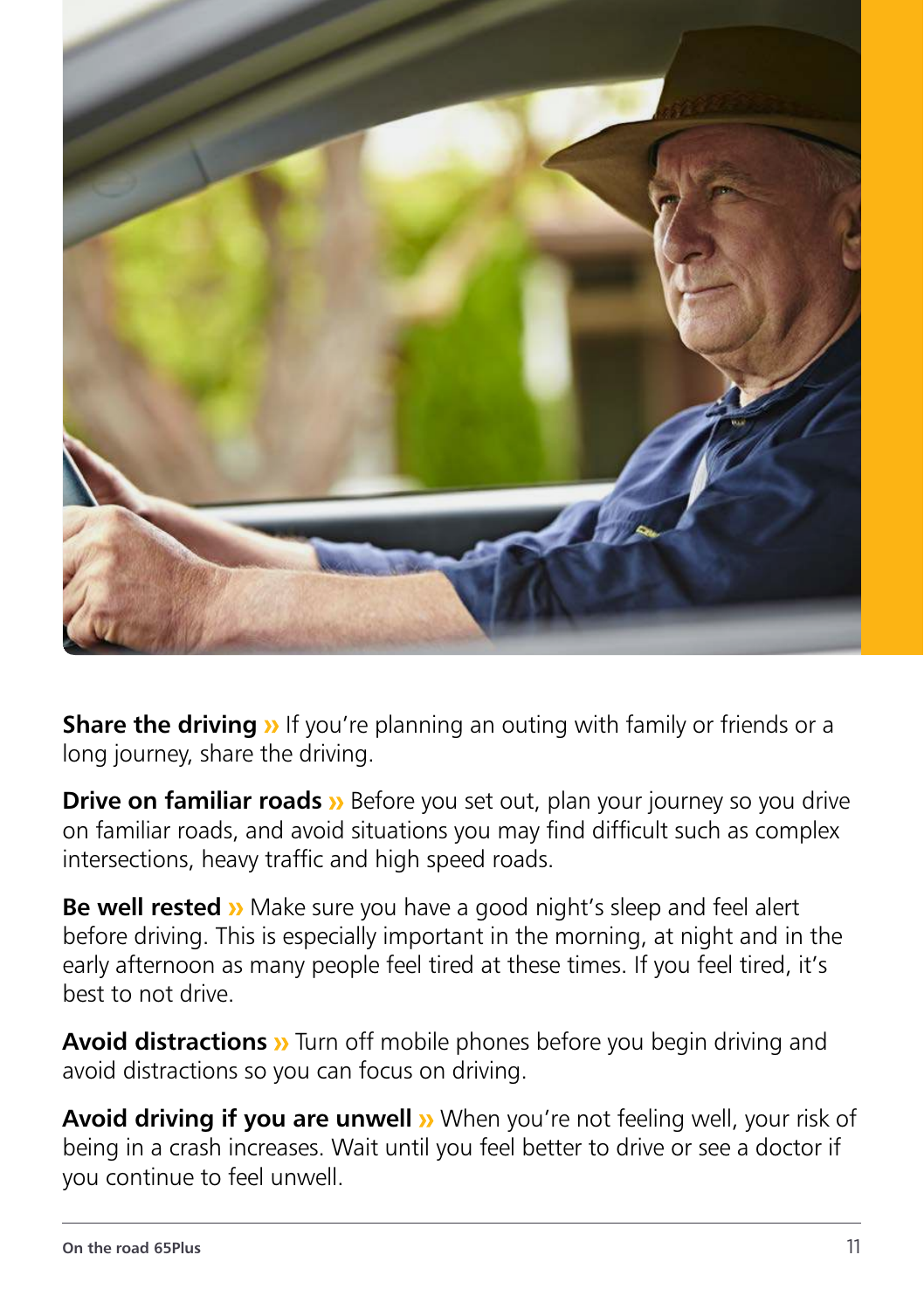## <span id="page-13-0"></span>Driving the safest car

Make sure you drive the safest car possible. Safe cars offer better protection, especially for older drivers and passengers, who are more susceptible to injury in a crash. To keep you and your passengers safe, your vehicle needs safety features that help prevent crashes occurring, and provide the best protection in a crash.

The best safety features to help prevent crashes are electronic stability control and autonomous emergency braking. If you're in a crash, airbags should provide front and side head protection, while seatbelts that tighten automatically when a crash is about to happen can help you avoid serious injury.

#### New cars

If you're buying a new car, check the vehicle safety ratings on the Australasian New Car Assessment Program website ancap.com.au. The safest vehicles are awarded five stars.

## Used cars

To help you choose the safest used vehicles, review the ratings at howsafeisyourcar.com.au. The safest vehicles are awarded five stars.

*"I checked my car's safety rating and was shocked to find it only had two stars. I've been using my car to pick up the grandkids from school. There are lots of new and used cars that I can afford with much better safety ratings."*

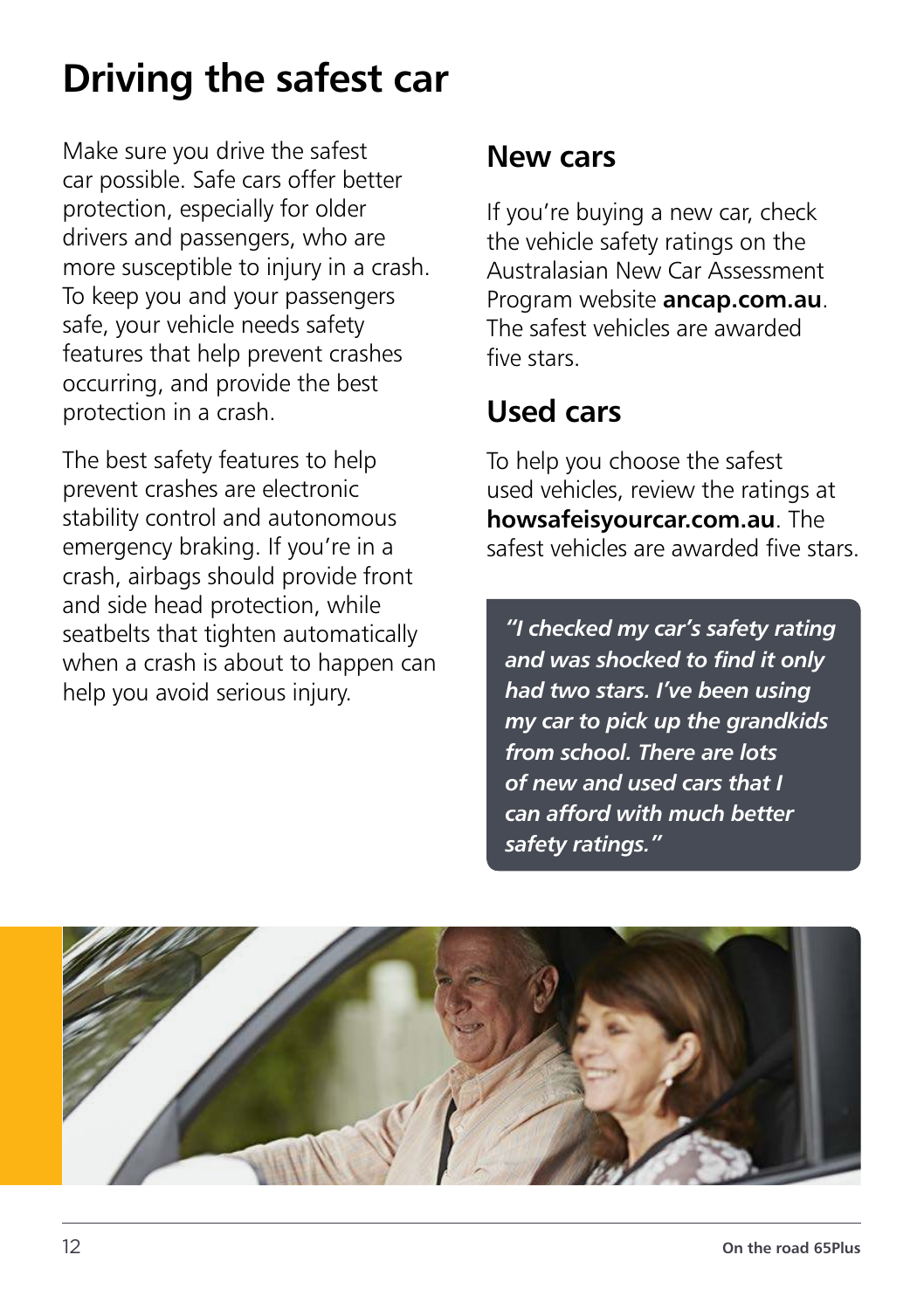## <span id="page-14-0"></span>Detecting changes in your driving

Detecting changes in your own driving abilities can be difficult. These examples include some of the signs and situations that show your ability to drive safely might be changing.

#### Signs of changes in your driving ability

- Constantly feeling tired when driving
- Finding it difficult to read signs, see in poor light or cope with glare
- Experiencing a number of 'close calls' or near misses, or being involved in a crash
- Friends or family expressing their concerns about your driving
- Nervousness and loss of confidence when behind the wheel
- Reacting to medications and feeling less alert or coordinated
- Finding it difficult to turn your head and see over your shoulder
- Finding it hard to handle difficult driving situations, including:
	- » being surprised by passing cars
	- » braking harder than normal for hazards
	- » going through red lights or stop signs
	- » turning too fast or too slowly
	- » backing into or over objects
	- » running over the kerb
	- » keeping the car centred in a lane
	- » judging when to turn at intersections.

*"Dad had a series of near misses. So we got him to see his doctor and talk about it. He got a modified licence and is really happy he can drive for his essential local trips."*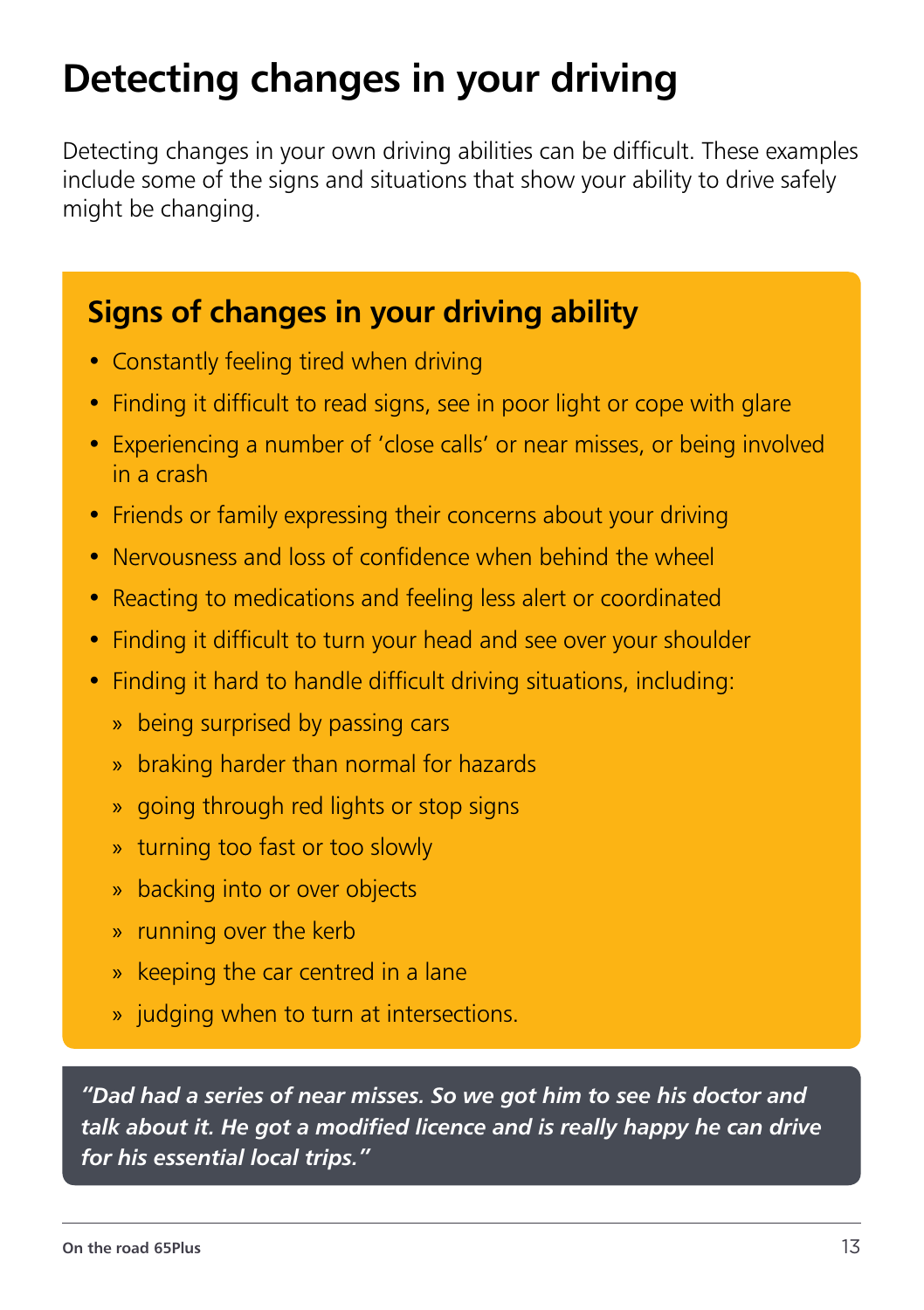## <span id="page-15-0"></span>Retiring from driving

Making the decision to retire from driving doesn't mean that you will lose your mobility and independence. While there will be some lifestyle changes when you stop driving, if you plan ahead you can minimise any loss of independence and ease the transition.

One way to plan ahead is to incorporate your mobility and transport needs into your general retirement plan. Consider the advantages of moving to an area that has a variety of transport options, with shops, medical and community services and social activities close by.

Planning ahead can provide financial advantages. By replacing some of your travel needs with public transport and taxi trips, you could save money on running your car.

Using public transport more often before you retire from driving is a great way to get used to the services in your local area and save money on longer journeys you'd normally take in the car.

You are eligible for discounted public transport throughout NSW if you hold a NSW Seniors Card, Pensioner Concession Card or a Department of Veterans' Affairs Health Card.

### Information to help you to plan your retirement from driving

The following sections of this booklet are designed to help you adjust to changes in your lifestyle and enjoy a good quality of life:

- Walking safely and crossing the road (page 18)
- Transport options (page 22)
- Mobility scooters (page 20)
- Using public transport safely (page 23)

*"I didn't realise how stressed I was when I was driving. Public transport makes getting to many places so much easier and it's a lot cheaper than using the car. "*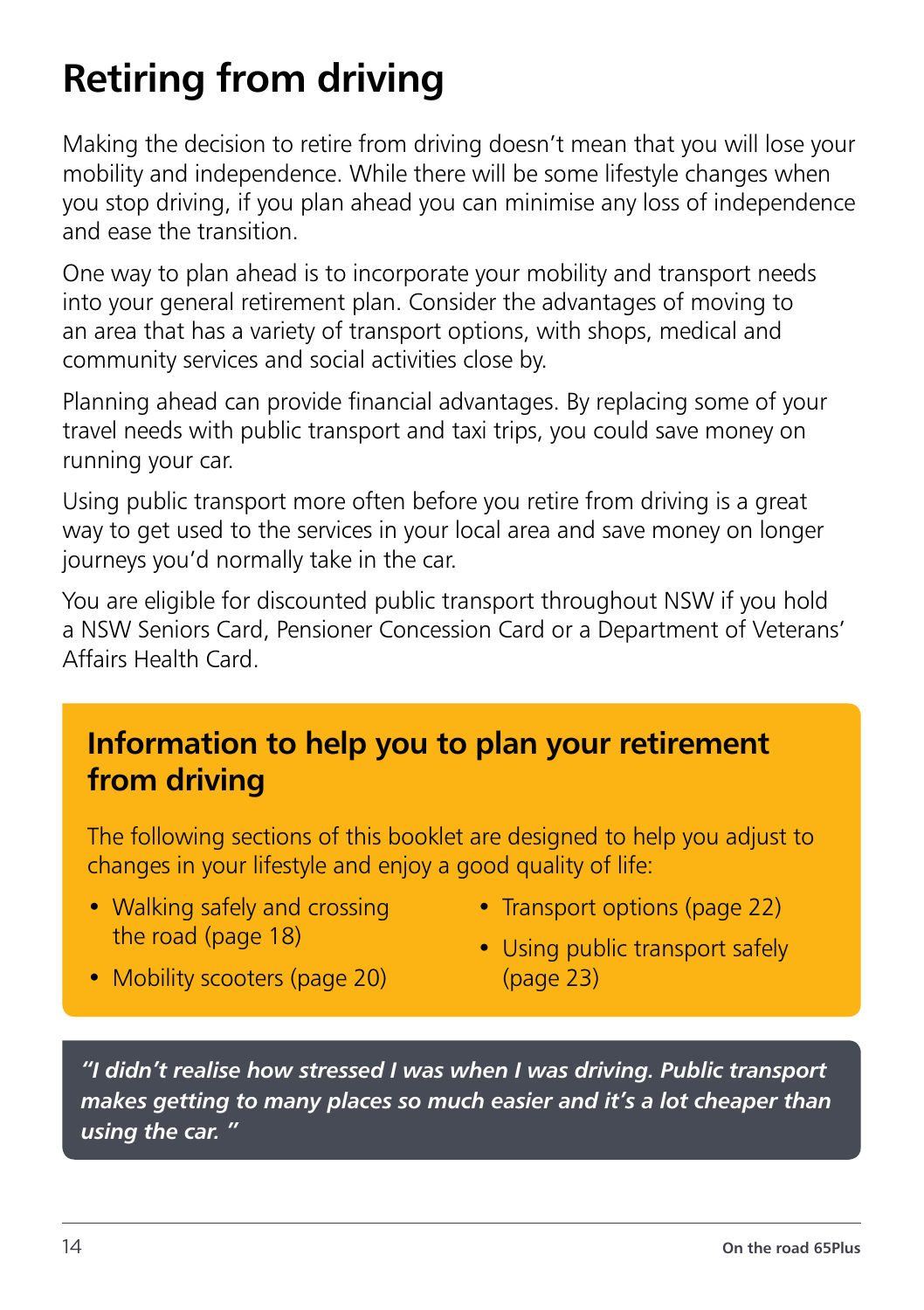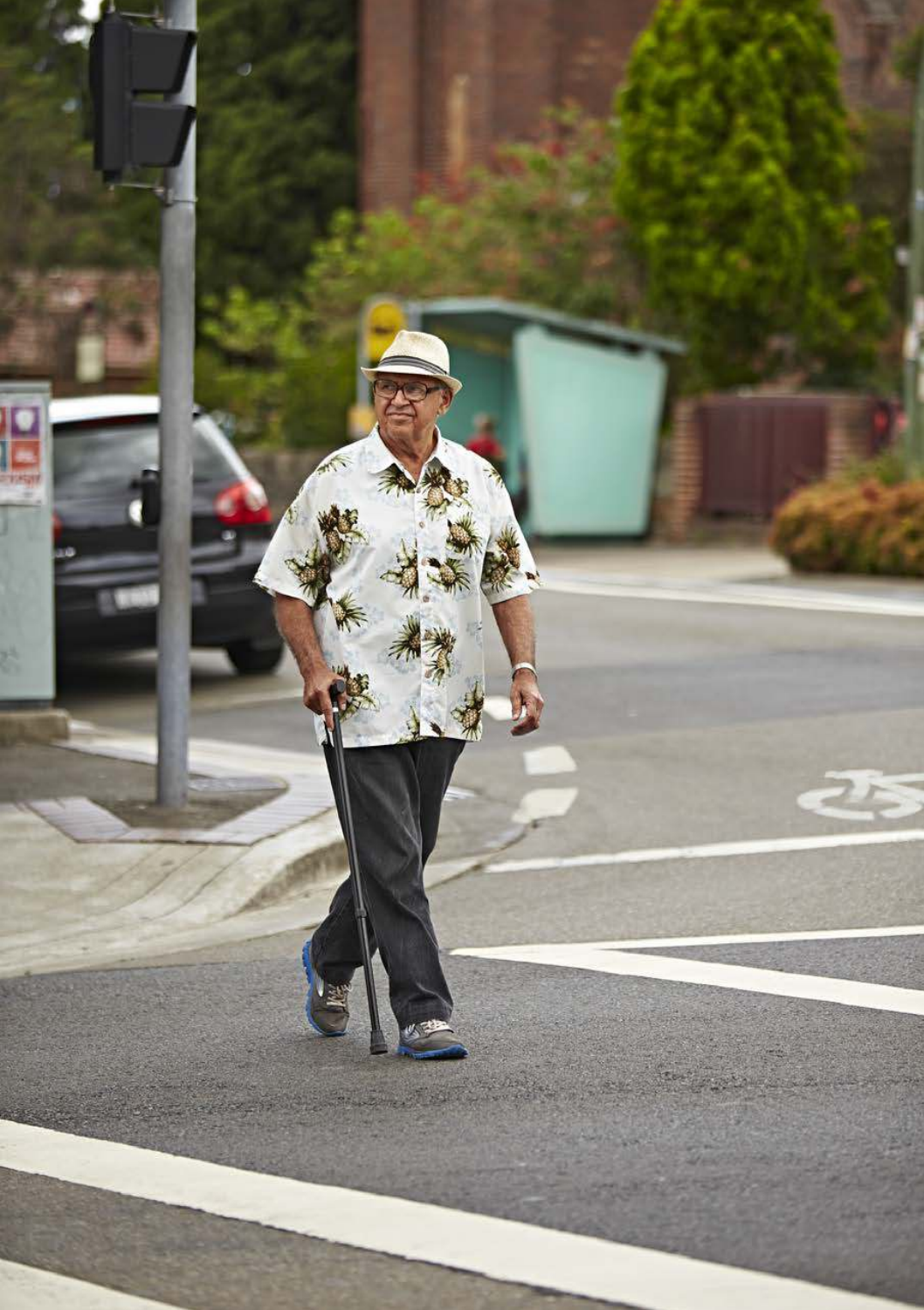## <span id="page-17-0"></span>**Motorcycles**

Motorcycles are a popular form of city transport and offer enjoyable recreational riding in the country. However, if you haven't ridden for a while, or you are riding your motorcycle less often, you may face a greater risk of having a crash. Consider refining your riding skills and use these tips to stay safe:

**Check your gear »** As we age we are more susceptible to injury so always wear full protective gear, including gloves, jacket, boots and the safest helmet you can afford. You can check the safety rating of your helmet at **crash.org.au**.

**Be a risk manager >>** When you ride there are things you can do to better manage your risk:

## City riding

As motorcyclists can be difficult to see in traffic, you need to plan ahead to react and respond safely to unexpected situations. Scan for potential hazards to give you more time to react to dangers. Create a buffer between you and any potential hazard to give you more space to plan your reaction and respond safely.

### Country riding

Plan recreational rides so that you are familiar with roads and riding conditions. Long winding roads and sharp corners require extra care. To improve your vision and safety, make sure you slow down and approach each corner from the widest point. As you round the corner, keep to the centre of the lane, away from any oncoming traffic.

### **Warning signs**

Pull over and take a break if you experience:

- Running wide on a corner
- Rough gear changes
- Missing a sign
- Daydreaming
- Dry mouth
- Stiff joints

Make the most of your next trip by visiting ridetolive.com.au where you will find riding, safety and first aid tips, plus a trip planner of great NSW rides.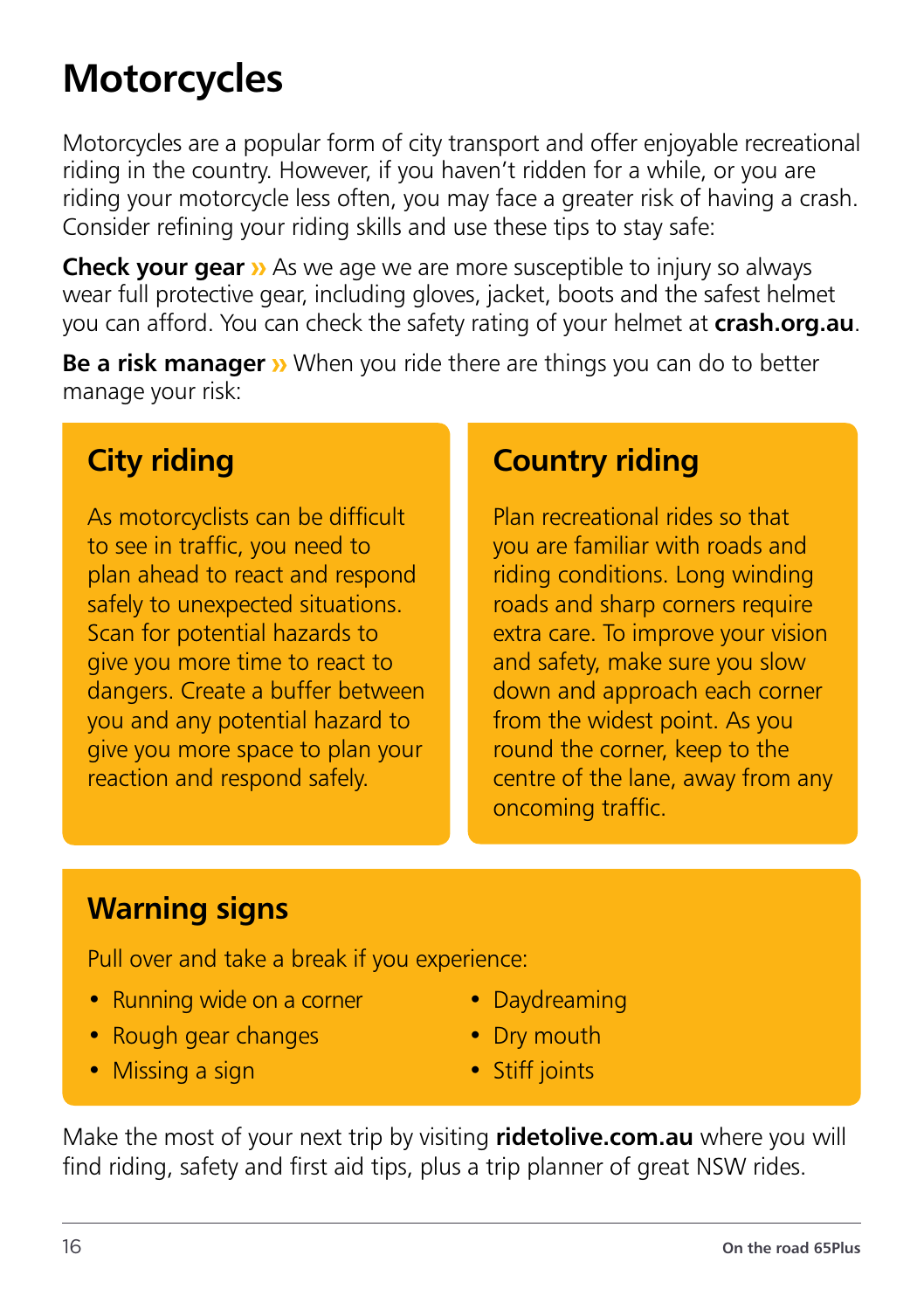<span id="page-18-0"></span>

## **Bicycles**

Bike riding is a great way to keep healthy and active. Follow these tips to improve your safety when you ride:

**Plan your route »** Choose your route carefully, avoiding high traffic areas. Ride on quieter streets, bicycle paths or shared paths.

Use hand signals » Give hand signals when changing lanes or turning left or right.

Ride in a predictable manner » When riding, be mindful of other road users, so that they don't have to react suddenly to your movements.

Make yourself visible » Make yourself easier to see by wearing bright, light or reflective clothing.

Always wear your helmet » Always wear an approved bicycle helmet and make sure it's properly fitted and fastened.

Follow the road rules » Make sure you follow the road rules, especially at traffic lights, stop signs and give way signs.

Check that your gear works **»** Make sure you have working brakes, front and rear lights and a bell.

Avoid riding if you feel unwell » If you are feeling unwell or tired, stop, take a break or don't ride.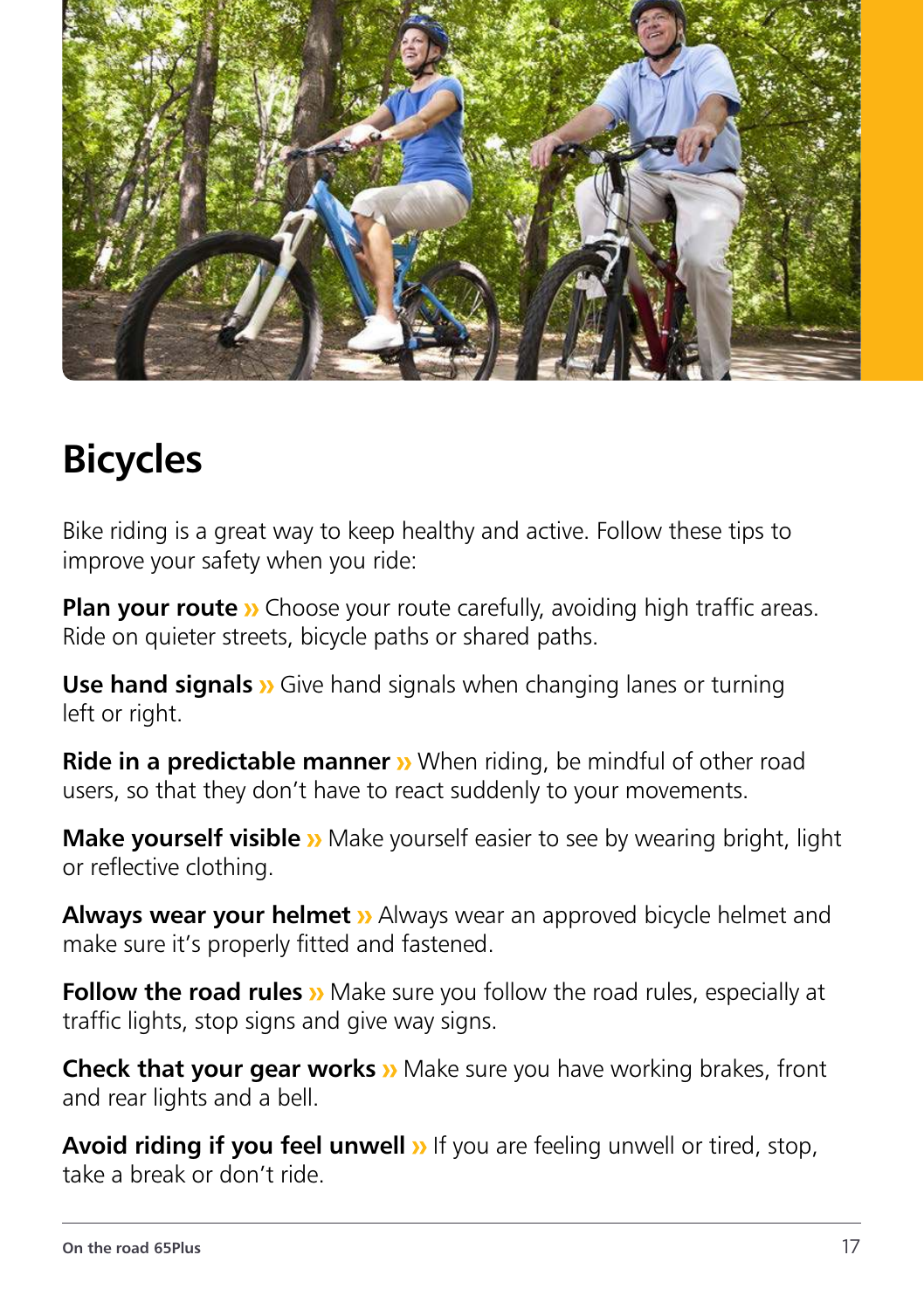## <span id="page-19-0"></span>Walking safely and crossing the road

Walking can help you maintain and improve your health. Follow these tips to stay safe when you're out and about:

Never assume a driver can see you » When crossing the road, never assume that an approaching driver has seen you or will stop. Their vision may be affected by sunlight, parked cars or poor light.

**Make eye contact »** Before you step off a kerb make eye contact with the driver so they are aware of you.

Use pedestrian crossings  $\boldsymbol{v}$  Use safe places to cross the road such as pedestrian crossings or traffic lights with pedestrian signals. If you can't find a crossing nearby, always look for the safest place to cross, even if you have to walk further down the road.

Wait for vehicles to stop completely » Always make sure that vehicles stop completely before you begin crossing the road. Do this even at traffic lights with green walk signals and at pedestrian crossings.

Use the footpath » Always walk on the footpath when available.

**Wear bright colours**  $\boldsymbol{v}$  To increase your visibility when you're out walking, wear bright colours, especially at dawn or dusk.



### Take the shortest route

When crossing the road, take the shortest, most direct route to get the other side. If there is a pedestrian refuge island, use it to safely cross the road in two stages.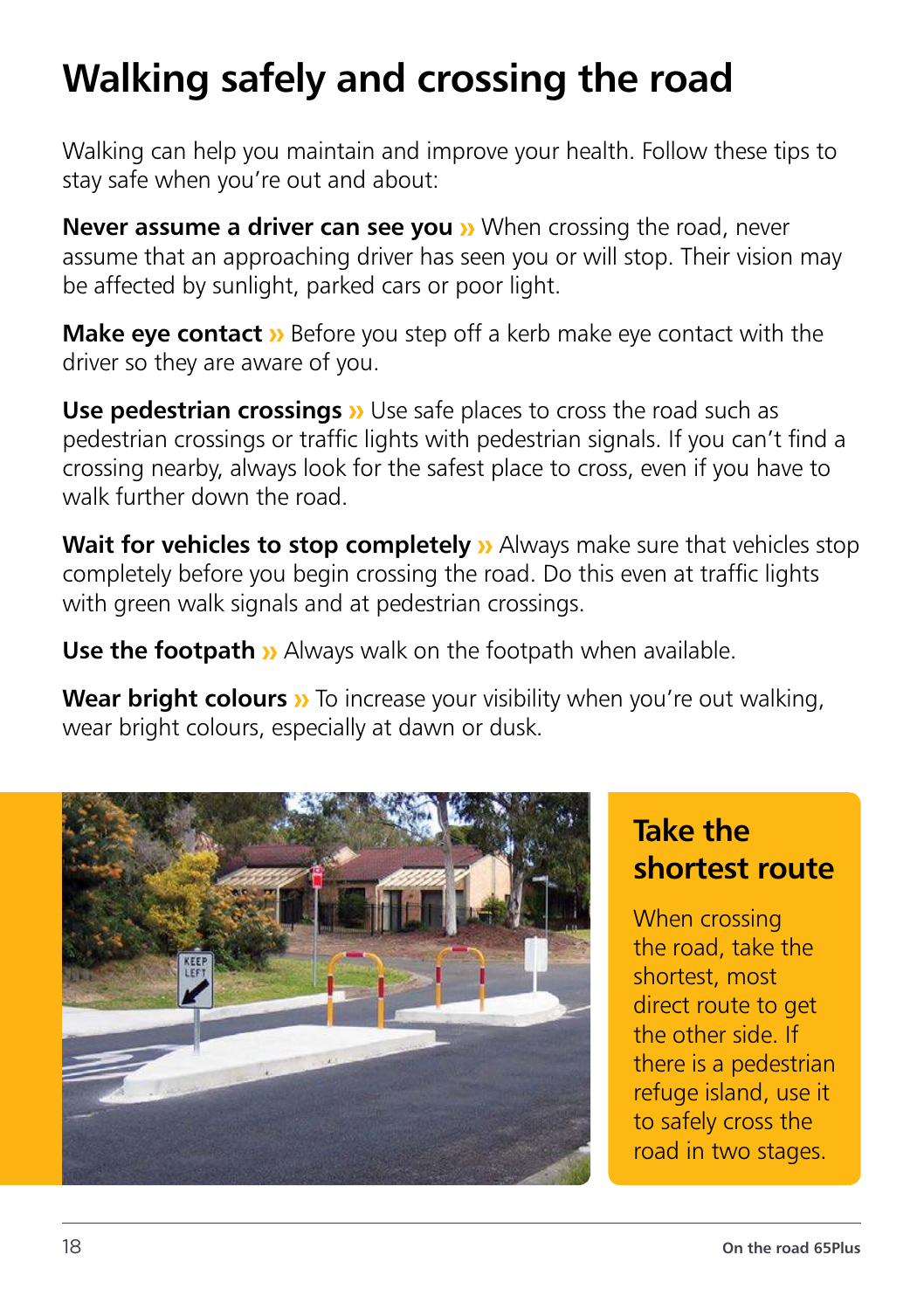

Check for turning vehicles » At intersections, always check for turning vehicles before you leave the kerb and while you are crossing the road. Sometimes they may be approaching the intersection from behind you.

Watch out for cyclists >> Be aware of cyclists using roads, footpaths or pathways in parks. Don't step off the kerb before checking for cyclists, as they can be more difficult to see than cars. When you're on a shared path, keep to the left side of the pathway to allow room for cyclists to pass.

**Consider your mobility »** Be mindful of how quickly you move. It may take you longer to get out of the way of vehicles on the road, or those reversing from driveways. It may also take you longer to walk across the road.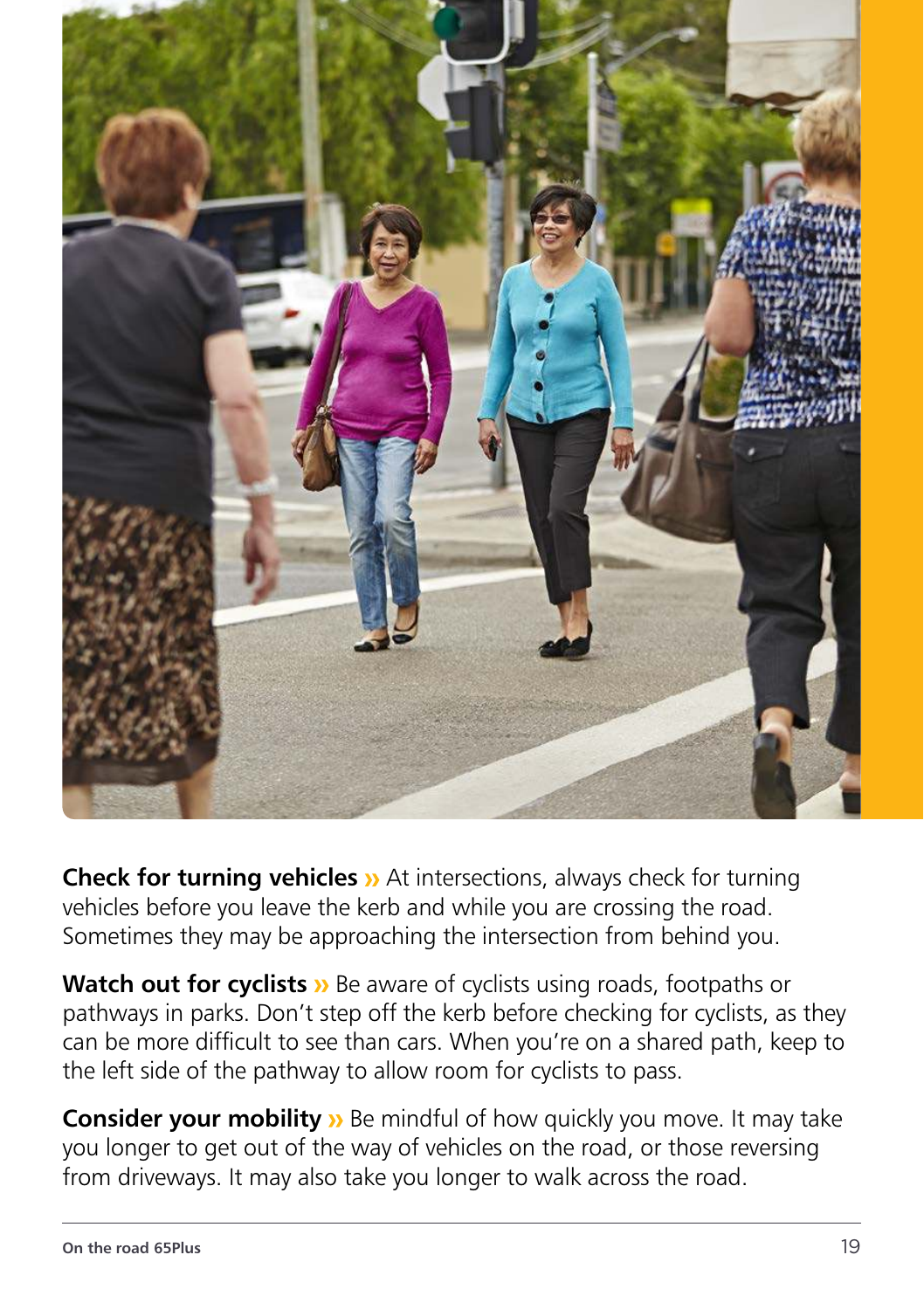## <span id="page-21-0"></span>Mobility scooters

Mobility scooters are used by less mobile people to assist them get to everyday places, such as the local shops.

When using your mobility scooter always follow the same road rules that apply to pedestrians. This means riding on the footpath, preferably at walking speed, which is 2–3 kilometres per hour. You should also cross the road at safe places, such as traffic lights with pedestrian signals and pedestrian crossings.

#### NSW road rules

- Mobility scooters must not travel at more than 10 kilometres per hour.
- You don't need a NSW driver licence to operate a mobility scooter.

## Safe riding tips

**Slow down to turn »** Always slow down before turning. If you go too fast around a corner, the scooter's wheels can unbalance and you may fall and be injured.

Be careful riding up or down steep hills » Avoid riding up and down steep hills unless it's necessary. Riding up steep hills can drain the battery. Riding down steep hills can put strain on the brakes. Be careful if you need to turn on a steep hill, as you can topple over easily. If possible, ride to a flat surface before turning.

Make sure you're visible » Use a flag and wear bright coloured clothing when riding your mobility scooter to make sure cars and pedestrians can see you.

**Slow down when crossing driveways »** Always slow down and look and listen for cars when crossing driveways, as drivers may not have seen you. Remember that mobility scooters are smaller than cars, and when you're seated you can be shorter than pedestrians and harder to see.

Use your baskets or racks » When you need to carry things, always use a basket or rack, not your lap. Balancing anything on your lap can distract you when riding and affect your ability to operate the scooter's controls.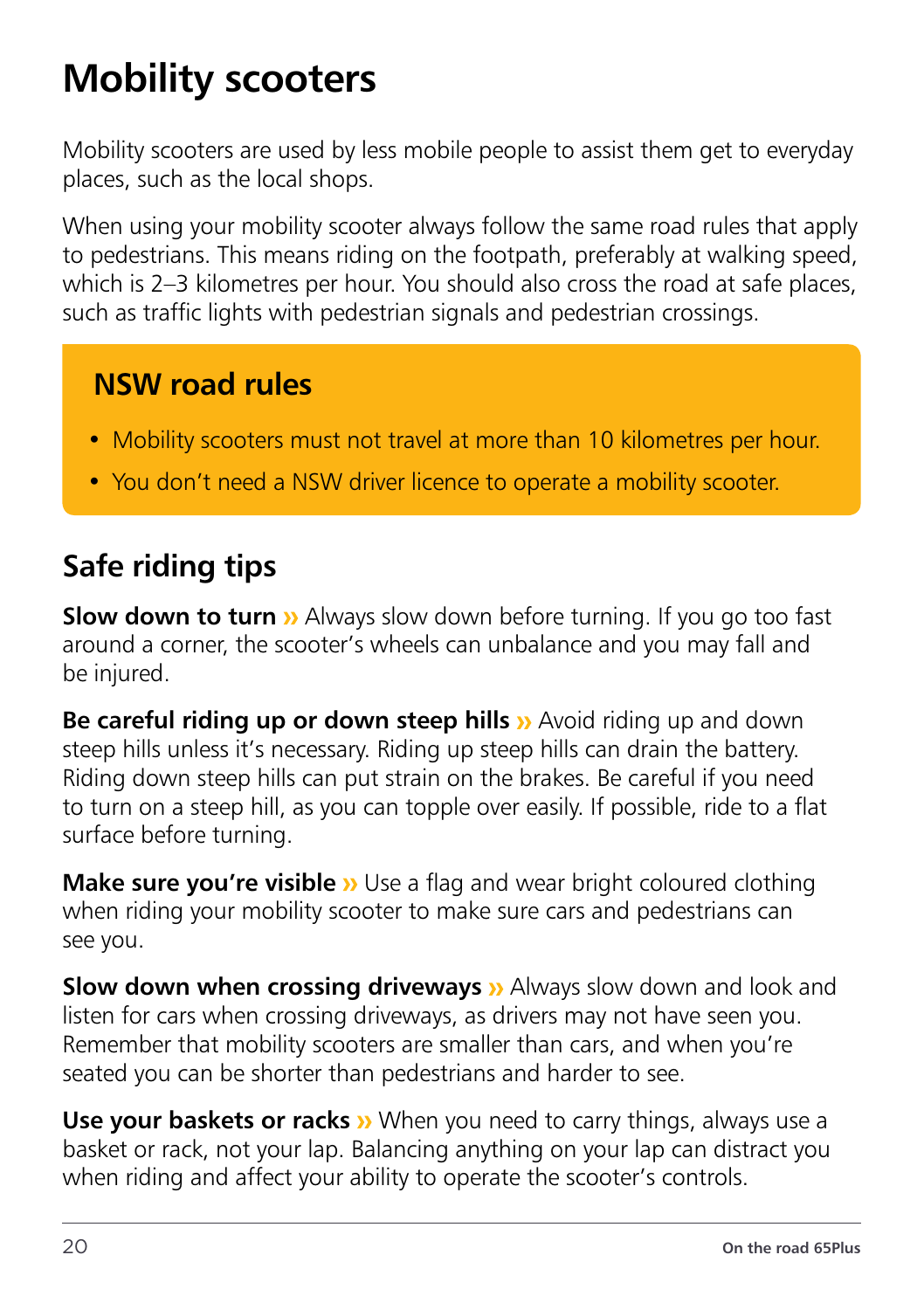

### Health and medications

Your ability to use a mobility scooter can be affected by your health and any medications you take. Check with your doctor before riding to make sure you have the ability to safely operate your mobility scooter.

### Basic skills you will need

**Strength »** You need a firm grip to hold the handlebars and steer around tight corners.

**Balance** » Good balance helps you to stay upright when riding over uneven ground or down a hill.

**Coordination »** You need to be able to quickly and correctly swap between using the accelerator and brake while steering at the same time.

**Good eyesight >>>** You must be able to see properly to avoid crashing into obstacles, people and vehicles.

**Perception**  $\lambda$  The ability to know how fast you're going and judge the distances of objects, people or vehicles can help you avoid a crash.

### More information on mobility scooters

For more information on mobility scooters, call the Independent Living Centre NSW on 1300 452 679 or visit ilcnsw.asn.au.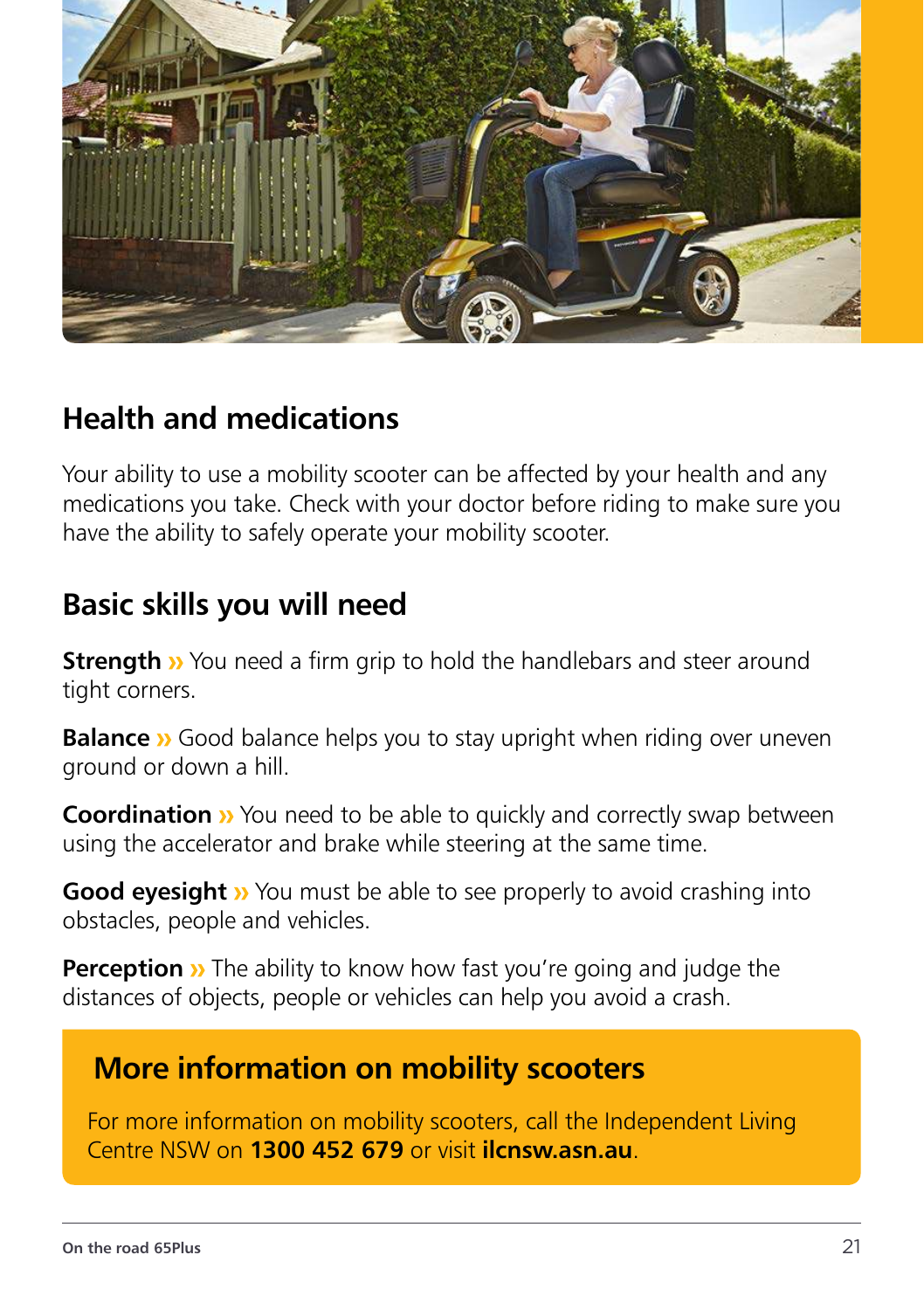## <span id="page-23-0"></span>Transport options



Whether you've handed in your licence or are thinking about giving up driving, there are other ways to stay mobile and independent.

### Public transport

If you have a NSW Seniors Card, Pensioner Concession Card or Department of Veterans' Affairs Health Card, you can apply for a Gold Senior/Pensioner Opal card offering unlimited travel throughout the Opal network capped at \$2.50 per day. For information about the Gold Senior/Pensioner Opal card, call 13 67 25 or visit opal.com.au.

For information about public transport timetables, fares and accessibility call 131 500 or visit transportnsw.info.

### **Taxis**

People with limited mobility may be eligible for discounted taxi fare vouchers. These can reduce travel costs by up to 50 per cent. They are provided under the Transport for NSW Taxi Transport Subsidy Scheme. For information and to obtain an application form call 1800 623 724 or visit transport.nsw.gov.au.

### Community transport

Community transport services are available throughout NSW. They provide access to recreation, shopping, medical and government services. For contact details of the service providers in your local area and to check eligibility, visit transportnsw.info.

### Local bus services

In many regional areas, local clubs and councils provide free or low-cost bus services. To find out more, call your local club or council or check their websites.

*"I still have my licence, but most of the time now, I use public transport. I can travel all day for just a few dollars."*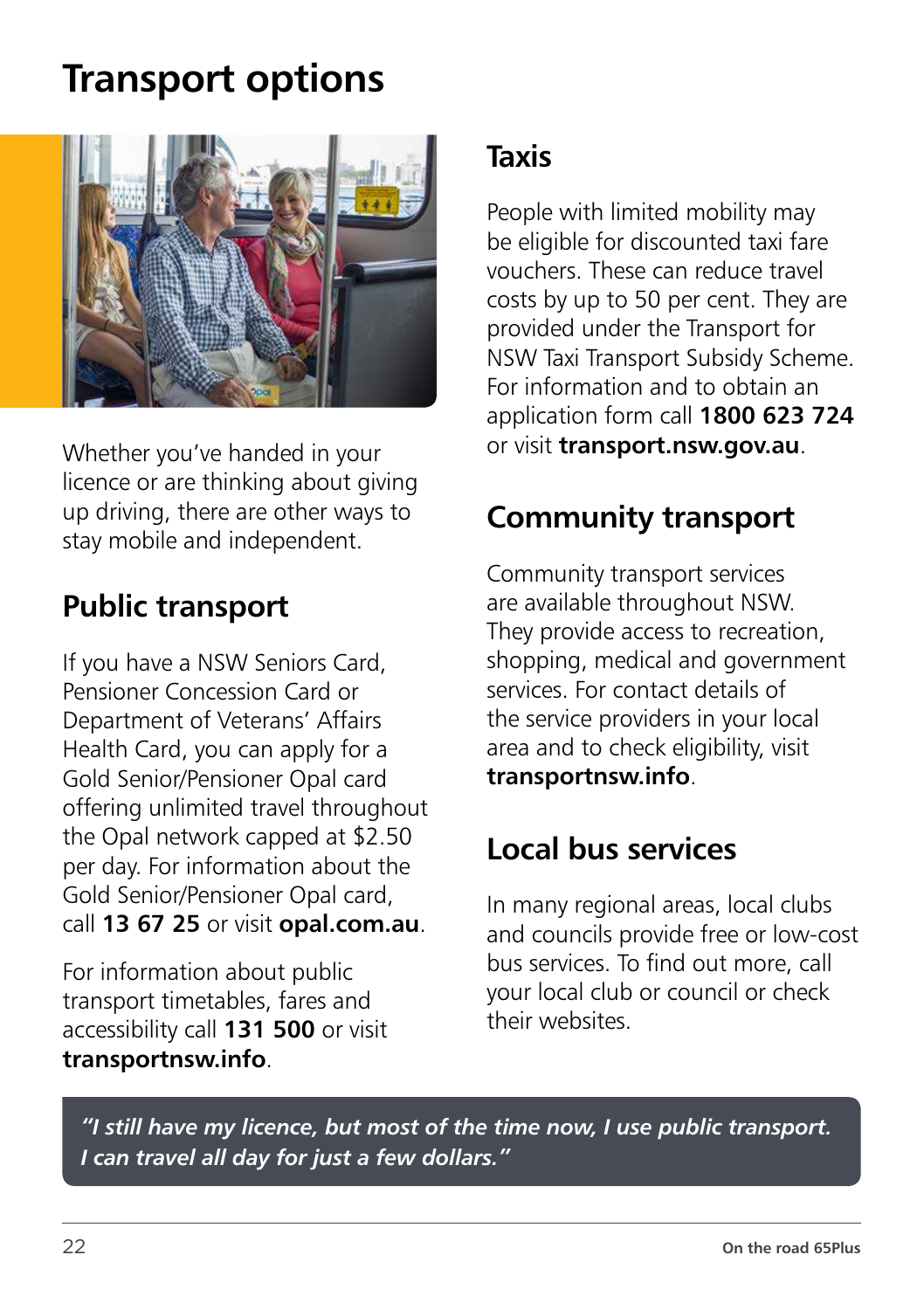## <span id="page-24-0"></span>Using public transport safely

Use these tips when you travel on buses or trains to have a safe journey:

## On buses

- Stand back from the kerb when waiting for a bus.
- Watch your step when you get on and off the bus and make sure you use the handrail.
- Keep hold of a handrail when you're on the bus to avoid falls as the bus starts moving.
- Sit at the front of the bus. Less mobile passengers should use the specifically designated seats, often upholstered in red or marked with a priority seating sign.
- Press the button well before your stop and wait until the bus has completely stopped before getting up from your seat.
- Always get off the bus via the front door.
- Choose buses that are wheelchair accessible, with lower floors and priority seating to make travelling easier. These buses are marked on timetables with an 'a' or a wheelchair accessibility sign.

## On trains

- Wait behind the yellow line on the platform and don't cross it until the train stops.
- Use the handrails on either side of the train doors to get on and off.
- Watch the gap between the platform and the train.
- Never try to board the train once the departure whistle has blown, when the door closing alarm starts or when you hear the closing doors announcement.
- Hold on to handrails, handles and seat backs when moving through the train or when travelling standing up.
- If you need help when getting on or off a train, ask the station staff. If you have a disability you can also use the Emergency Help Points on platforms and newer trains to contact train staff.

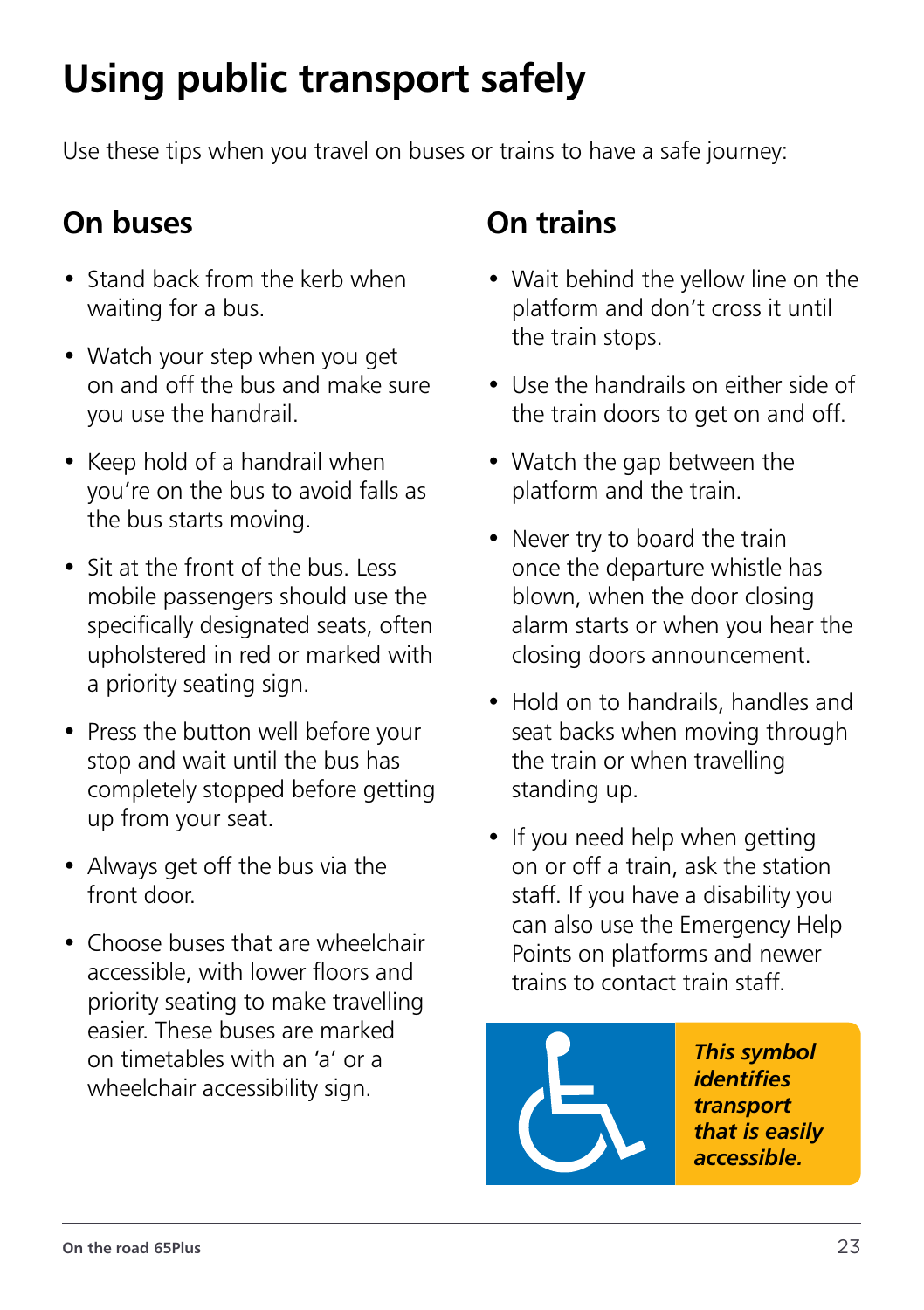## <span id="page-25-0"></span>Where you can go for help



## Doctor and medical services

If you're concerned that your health is affecting your driving, visit a medical practitioner. They can help to manage any medical conditions you may have and minimise the effect on your driving abilities. Your doctor can also refer you to other healthcare professionals, such as occupational therapists and optometrists who can assist you to remain fit to drive.

Ensuring you have regular check-ups with your medical practitioner is also important, even if you're not concerned about your health or driving abilities. Your doctor will know your health status and can assist to identify any changes that could be affecting your driving. Remember, too, that your doctor can assist with other health issues that affect your ability to use the roads safely.

## Family and friends

Family and friends can be a source of support, not only for your transport needs, but as a way to become aware of changes to your driving that you may not have noticed. If they express concerns about your driving, it's important to keep an open mind to get the best solution for your circumstances.

If you feel worried that you depend too much on your family for transport, consider setting up a support network of friends, neighbours or club members to help you get around.

### Support and information services

The transition from full-time driving can often make us fearful of losing our mobility and independence, but there are many services to help us adjust to the changes in lifestyle. This list includes organisations that can help you with specific needs or provide you with other transport options.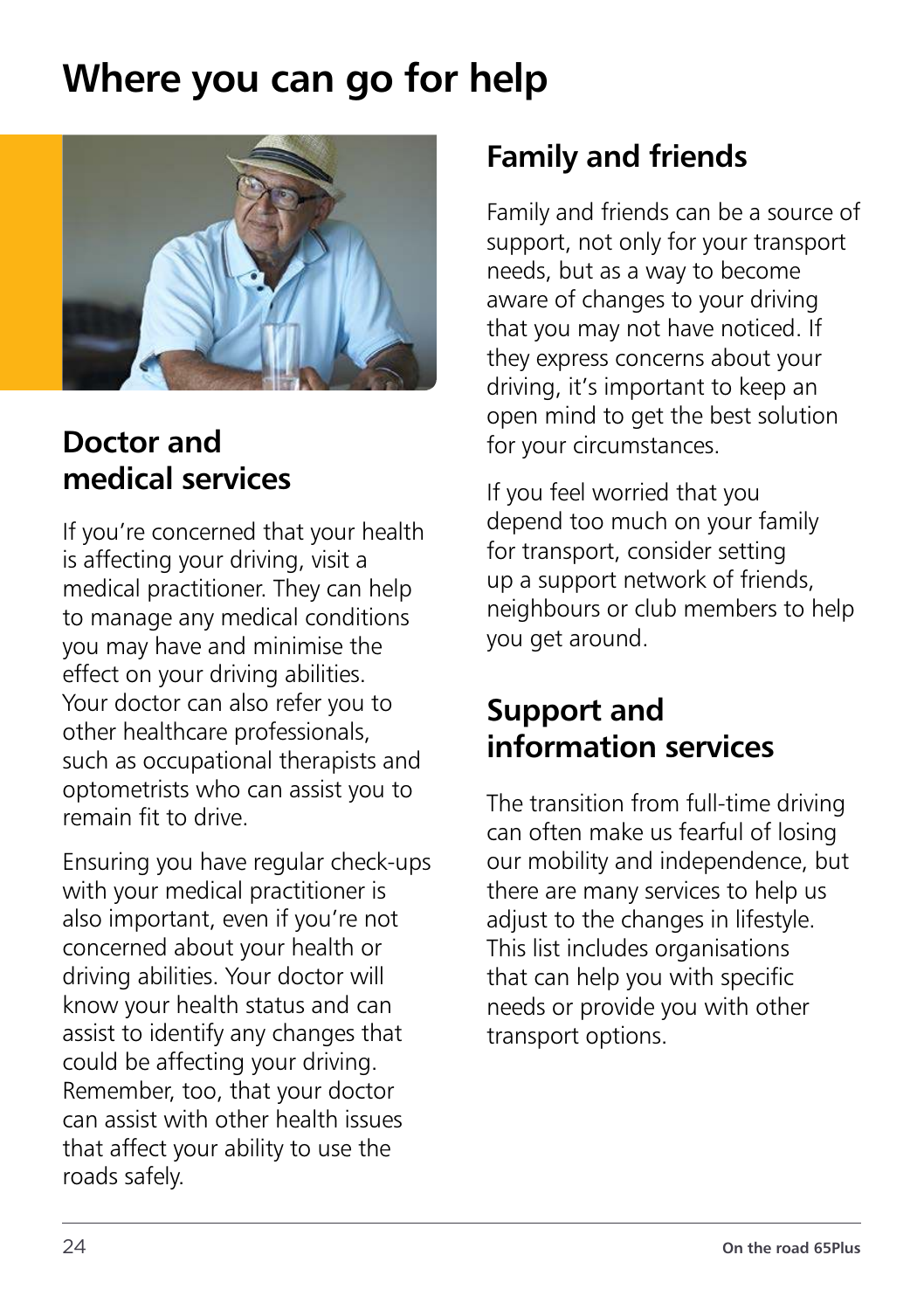## <span id="page-26-0"></span>Contacts and services

#### Alzheimer's Australia

#### 1800 100 500 >>> fightdementia.org.au

*Support and resources for people with dementia, their families and carers.*

#### Carers NSW

#### 1800 242 636 >> carersnsw.org.au

*Provides information, support and counselling for carers in NSW.*

#### Centre for Road Safety

#### roadsafety.transport.nsw.gov.au

*Information and resources for staying safe on NSW roads.*

#### Community Transport

#### transportnsw.info

*Search for 'community transport' to find service providers across NSW.*

#### Dementia and Driving Decision Aid

#### smah.uow.edu.au

*Search for 'a decision aid' to find this resource to assess driving for people with dementia.*

#### Independent Living Centre NSW

#### 1300 452 679 >> ilcnsw.asn.au

*Provides information and advice about mobility scooters and other equipment.*

#### Lifeline

#### 13 11 14 >> lifeline.org.au

*A national charity providing 24-hour suicide prevention and crisis support services.* 

#### My Aged Care

#### 1800 200 422 >> myagedcare.gov.au

*A general information and referral service for seniors, their families and carers.*

#### NSW Seniors Card

#### 13 77 88 >> seniorscard.nsw.gov.au

*Provides concessions on NSW Government transport and travel and business discounts.*

#### Seniors Information Service

#### 13 77 88 >> seniorsinfo.nsw.gov.au

*Provides a range of resources to assist seniors of all ages.*

#### Service NSW

#### 13 77 88 >> service.nsw.gov.au

*Pay for your licence or vehicle registration and book a licence test.*

#### Opal Card

#### 13 67 25 >>> opal.com.au

*Information on the Gold Senior/Pensioner Opal card.*

#### Roads and Maritime Services

#### 13 22 13 >> rms.nsw.gov.au

*Provides resources and detailed information on the NSW driver licensing system.*

#### Transport Info

#### 131 500 >> transportnsw.info

*Fare, timetable and accessibility information on trains, buses, ferries and light rail.*